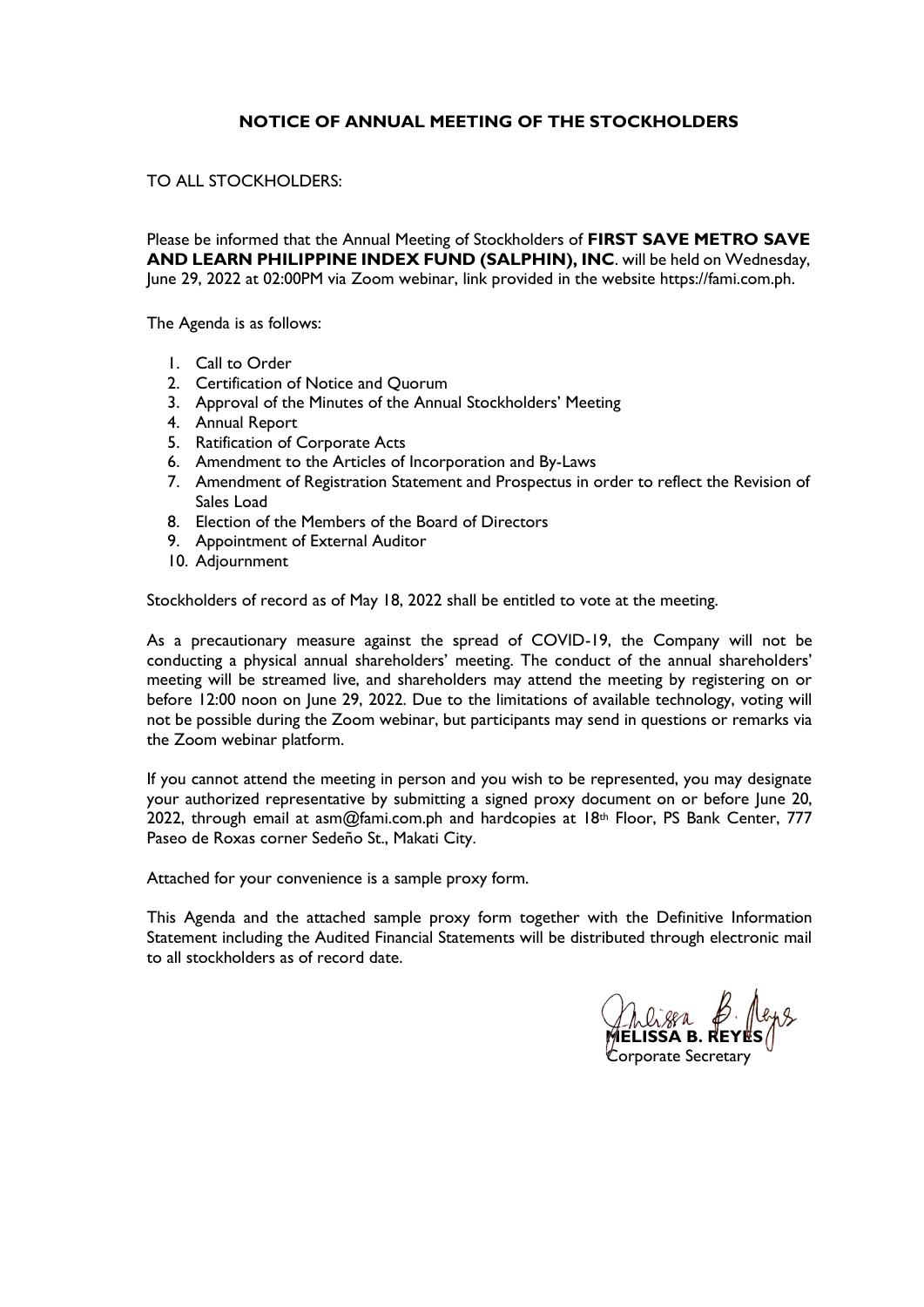#### PROXY

The undersigned stockholder of **FIRST METRO SAVE AND LEARN PHILIPPINE INDEX FUND (SALPHIN), INC.** hereby appoints \_\_\_\_\_\_\_\_\_\_\_\_\_\_\_\_\_\_\_\_\_\_\_\_\_\_ \_\_\_\_\_\_\_\_\_\_\_\_\_\_\_\_or in his absence, the Chairman of the meeting, as attorney-in-fact and proxy, with power of substitution, to present and vote all shares registered in his/her/its name at the annual meeting of stockholders of the Company on Wednesday, June 29, 2022 and at any of the adjournments thereof. The proxy shall be revoked only in writing and by informing the Corporate

The proxy may vote by checking  $(\checkmark)$  the area that corresponds to his vote. In the election of the Members of the Board of Directors, the proxy shall indicate number of votes on the blank place provided beside the names of the nominees or check abstain should they wish to do so.

| <b>ITEMS</b>                                                           |            | <b>ACTIONS</b> |         |
|------------------------------------------------------------------------|------------|----------------|---------|
|                                                                        | <b>Yes</b> | N <sub>0</sub> | Abstain |
| 1. Approval of the Minutes of the Annual Stockholders' Meeting held on |            |                |         |
| June 2021                                                              |            |                |         |
| 2. Ratification of all Acts and Resolutions of the Board of Directors, |            |                |         |
| Management and All Committees for the fiscal year 2021, including      |            |                |         |
| the following:                                                         |            |                |         |
|                                                                        |            |                |         |
| a. Renewal of the Management Distribution Agreement                    |            |                |         |
| 3.<br>Amendment to the Articles of Incorporation and By-Laws           |            |                |         |
| 4. Amendment of Registration Statement and Prospectus in order to      |            |                |         |
| reflect the Revision of Sales Load                                     |            |                |         |
| 5. Election of the Members of the Board of Directors for the year      | # of Votes |                |         |
| 2022-2023                                                              |            |                |         |
| Mr. Michael G. Say                                                     |            |                |         |
| Mr. Robert T. Yu                                                       |            |                |         |
| Mr. Winston Andrew L. Peckson                                          |            |                |         |
| Fr. Roderick C. Salazar, Jr., SVD (Independent Director)               |            |                |         |
| Mr. Jose Allan I. Arellano (Independent Director)                      |            |                |         |
|                                                                        | Yes        | N <sub>0</sub> |         |
| 5. Appointment of External Auditor for the year 2022                   |            |                |         |

#### PRINTED NAME OF STOCKHOLDER DATE

\_\_\_\_\_\_\_\_\_\_\_\_\_\_\_\_\_\_\_\_\_\_\_\_\_\_\_\_\_\_\_\_\_\_\_\_

Secretary prior to the annual stockholders meeting.

#### SIGNATURE OF STOCKHOLDER/ AUTHORIZED SIGNATORY

<sup>1</sup> Please fill-out and sign the proxy form and return via mail/email/Metrobank Branches on or before 5:00 p.m. on May 28, 2022. Via Mail: To the Corporate Secretary, 18th Floor, PS Bank Center, 777 Paseo de Roxas corner Sedeño St., Makati City

\_\_\_\_\_\_\_\_\_\_\_\_\_\_\_\_\_\_\_\_\_\_\_\_\_\_\_\_\_\_\_\_\_\_\_\_ \_\_\_\_\_\_\_\_\_\_\_\_\_\_\_\_\_\_\_

Via Email: asm@fami.com.ph | Via Fax: (02) 816-0467

Via Metrobank Branches: Use Pouch Code 90020. This service is free of charge.

<sup>2</sup>This proxy shall be valid for a period of five (5) years from the date of its execution. This proxy shall continue to be in effect until and unless withdrawn by written notice delivered to the Corporate Secretary, but shall not apply in instances wherein the undersigned personally attends the meeting.

<sup>3</sup>If no name is provided; the Chairman of the Meeting will act as the proxy.

THIS PROXY NEED NOT BE NOTARIZED. IF THE STOCKHOLDER ATTENDS IN PERSON AND EXPRESSES HIS INTENTION TO VOTE IN PERSON, THE PROXY WILL BE REVOKED.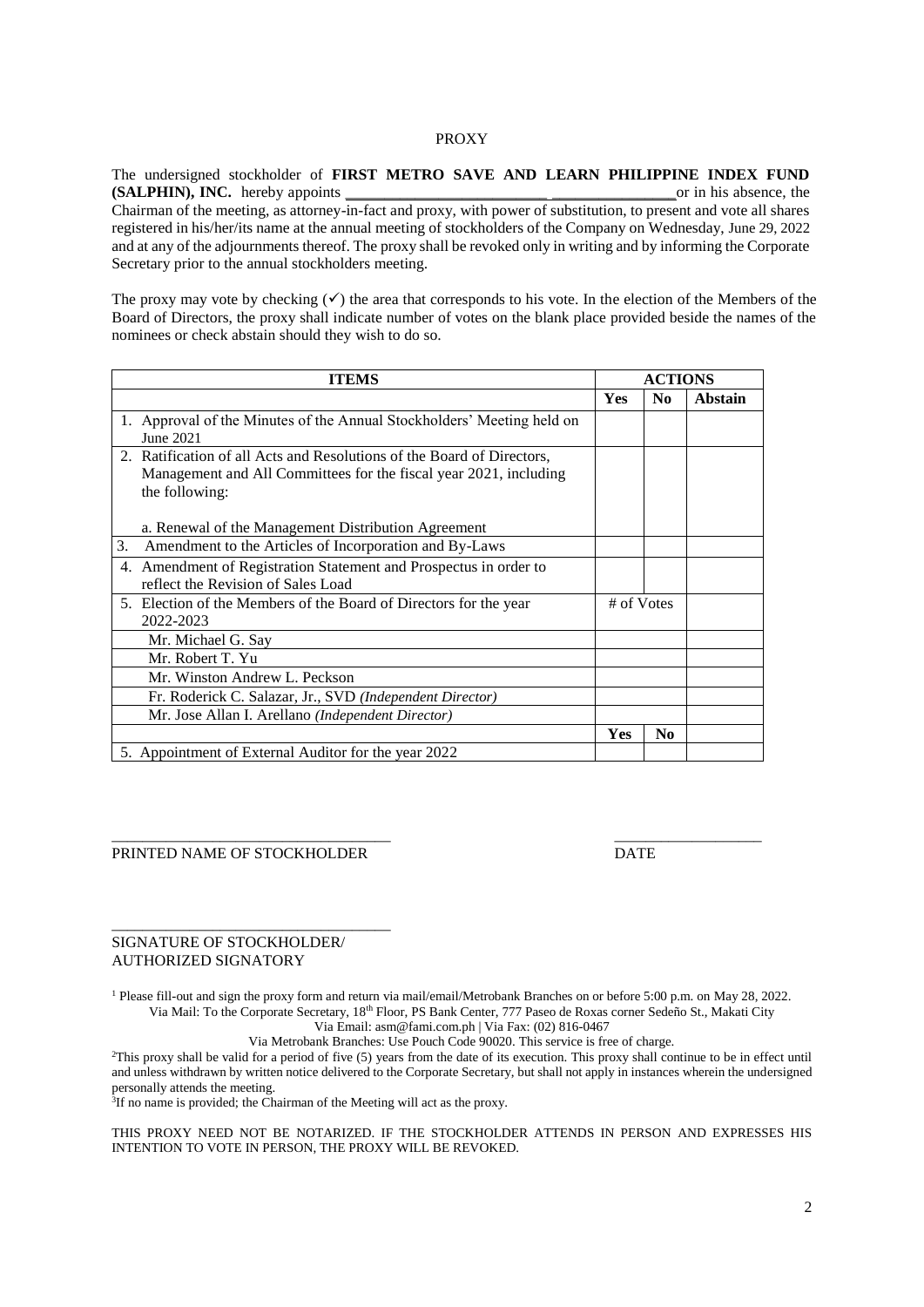#### **SECURITIES AND EXCHANGE COMMISSION**

#### **SEC FORM 20-IS**

INFORMATION STATEMENT PURSUANT TO SECTION 20 OF THE SECURITIES REGULATION CODE

- 1. Check the appropriate box [ ] Preliminary Information Statement [/] Definitive Information Statement
- 2. Name of registrant as specified in its charter: **FIRST METRO SAVE AND LEARN PHILIPPINE INDEX FUND (SALPHIN), INC.**
- 3. Province, Country or other jurisdiction of incorporation or organization; **Metro Manila, Philippines**
- 4. SEC Identification number: **CS201307805**
- 5. BIR Tax Identification Code: **008-518-284**
- 6. Address of Principal Office: **18F PSBank Center 777 Paseo de Roxas cor Sedeno St. Salcedo Village, Makati City, 1226**
- 7. Telephone Number: **(632) 8912860, 8561517, Fax No. (632) 8160467**
- 8. Date, time, place, of the meeting of security holders:

| Date :              | June 29, 2022                        |
|---------------------|--------------------------------------|
| $\mathsf{Time}\; :$ | 2:00 p.m.                            |
| <b>Place:</b>       | Zoom webinar at the link provided in |
|                     | https://fami.com.ph                  |

- 9. Approximate date on which the Information Statement is first to be sent or given to security holders: **June 8, 2022**
- 10. Securities registered pursuant to Sections 4 and 8 of the RSA:

| <b>Common Shares</b> | 122,362,586       |
|----------------------|-------------------|
| Title of each class  | Number of Shares* |

11. Are any or all of registrant's securities listed on the Philippine Stock Exchange? **No.** 

If yes, disclose the name of such Stock Exchange and the class of securities listed therein:

| Stock Exchange :           |  | n/a |
|----------------------------|--|-----|
| <b>Class of Securities</b> |  | n/a |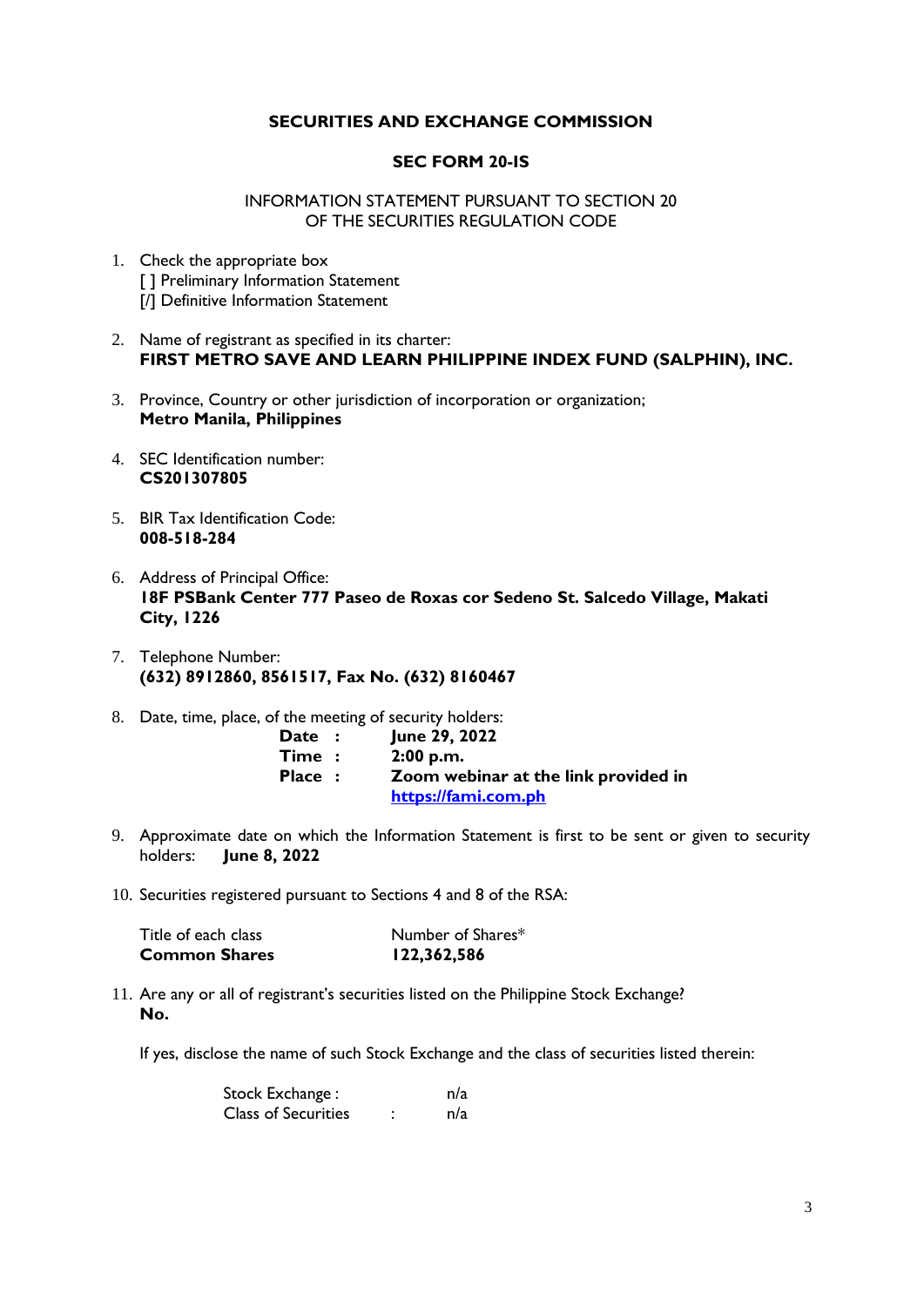# **PART I - INFORMATION STATEMENT**

# **A. GENERAL INFORMATION**

#### **Item 1. Date, Time, and Place of Meeting of Security Holders**:

| Date:  | Wednesday, June 29, 2022                                 |
|--------|----------------------------------------------------------|
| Time:  | $02:00$ p.m.                                             |
| Place: | Zoom webinar at the link provided in https://fami.com.ph |

## **Mailing Address of the Registrant**

18F PSBank Center 777 Paseo de Roxas cor Sedeno St. Salcedo Village, Makati City

Approximate date on which the Information Statement is first to be sent or given to security holders:

June 8, 2022

# **Item 2. Right of Appraisal:**

Any stockholder who dissents to the proposed amendment in Articles of Incorporation (see Item 17), which amendment pertains to the amendment of Article VII (b) to delete the phrase "Provided, however, that no such redemption may be made unless the remaining unimpaired capital of the Corporation shall be at least 50% of its outstanding liabilities to the creditors of the Corporation" to comply with Rule 10.1 of the ICA-IRR, shall be entitled to exercise his right of appraisal in accordance with Section 81 of the Revised Corporation Code.

#### **Item 3. Interest of Certain Persons in or Opposition to Matters to be Acted Upon:**

There is no matter to be acted upon in which any Director or Executive Officer is involved or had a direct, indirect or substantial interest.

No one among the incumbent Directors has informed the Corporation in writing that he/she intends to oppose any action to be taken at the Annual Stockholders' Meeting.

# **B. CONTROL & COMPENSATION INFORMATION**

#### **Item 4. Voting Securities and Principal Holders Thereof:**

#### **a. Class of Voting Shares :**

| <b>Class of Voting Securities</b> | Total Outstanding Shares* | <b>Votes Entitlement</b> |
|-----------------------------------|---------------------------|--------------------------|
| <b>Common Shares</b>              | 122,362,586               | One (1) vote per share   |

#### **b. Record Date:**

Stockholders of record as of May 18, 2022 are entitled to notice and to vote in the Annual Stockholders Meeting.

#### **c. Manner of voting**

A shareholder may vote in person or by proxy. Article II, Section 6 of the Amended By-Laws of the Corporation provides that any shareholder entitled to vote at shareholders' meetings may be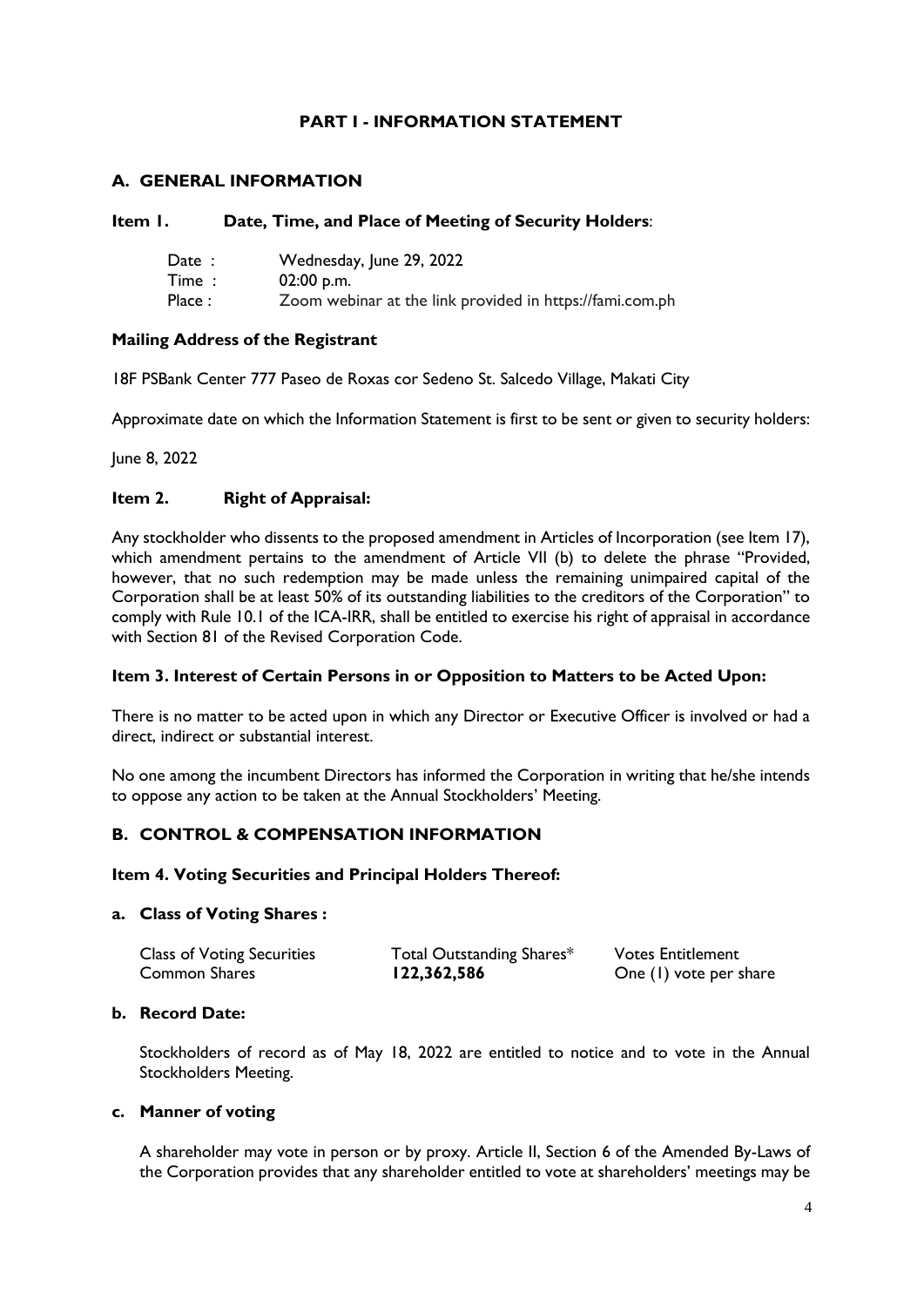represented and vote thereat by proxy appointed in an instrument in writing, subscribed by such shareholder or by his duly authorized attorney-in-fact, and delivered to the Secretary at least five (5) business days or such other period as may be determined by the Board of Directors. Proxies shall be properly signed, but they shall require no other attestation.

In addition, Article II, Section 7 of the By-Laws states that at each meeting of the shareholders, every shareholder entitled to vote on the particular question or matter involved shall be entitled to one (1) vote for each share of stock standing in his name on the books of the Corporation at the time of the closing of the transfer books for such meeting.

In the election of Directors, cumulative voting is allowed. Article II, Section 8 of the By-Laws states, in accordance with Section 24 of the Corporation Code, that at each election for Directors, every shareholder, entitled to vote at such election shall have the right to vote, in person or by proxy, the number of shares owned by him for as many persons as there are Directors to be elected and for whose election he has a right to vote, or to cumulate his votes by giving one candidate as many votes as the number of such Directors multiplied by the number of his shares shall equal, or by distributing such votes on the same principle among any number of candidates.

## **d. Security Ownership of Certain Record and Beneficial Owners and Management:**

#### **Security Ownership of Certain Record and Beneficial Owners as of March 31, 2022:**

| Title of<br><b>Class</b> | <b>Name and Address</b><br>of Owner                                                   | Name of<br><b>Beneficial</b><br>Owner | <b>Citizen</b> | No. Of<br><b>Shares</b> | <b>Percent</b><br>Ownershi<br>р |
|--------------------------|---------------------------------------------------------------------------------------|---------------------------------------|----------------|-------------------------|---------------------------------|
| Common                   | Equi-Parco<br><b>Construction Company</b><br>Purok 3, Ambangan<br>Ambago, Butuan City | Same                                  | Filipino       | 19,579,050              | 16.99%                          |
| Common                   | <b>Customer Account No.</b><br>59733/ Stockholder/<br>Cebu City                       | Same                                  | Filipino       | 11,583,012              | 10.05%                          |
| Common                   | <b>Customer Account No.</b><br>35304/ Stockholder/<br>Pasig City                      | Same                                  | Filipino       | 7,544,378               | 6.55%                           |
| Common                   | <b>Customer Account No.</b><br>57557/ Stockholder/<br>Muntinlupa City                 | Same                                  | Filipino       | 7,415,767               | 6.43%                           |
| Common                   | <b>Customer Account No.</b><br>20038/ Stockholder/<br>Pasig City                      | Same                                  | Filipino       | 6,832,789               | 5.93%                           |

The following stockholders own more than 5% of the common voting securities as of March 31, 2022:

 $<sup>17</sup>$  Equi-Parco Construction Company is the registered owner of the shares in the books of the Company. The</sup> Board of Directors of Equi-Parco Construction Company has the right to appoint actual person or persons acting individually or jointly to direct the voting or disposition of the shares held by the corporation. The person who will exercise the voting powers over the shares of Equi-Parco Construction Company is Ms. Gina Lee Sabuero or any officers appointed by the Board.

<sup>2-5/</sup> Account Numbers 59733, 35304, 57557, and 20038 are the respective owners and will vote over his/her shares. The registered owner(s) of the shares above has/have the right to appoint actual person or persons acting individually or jointly to direct the voting or disposition of the shares.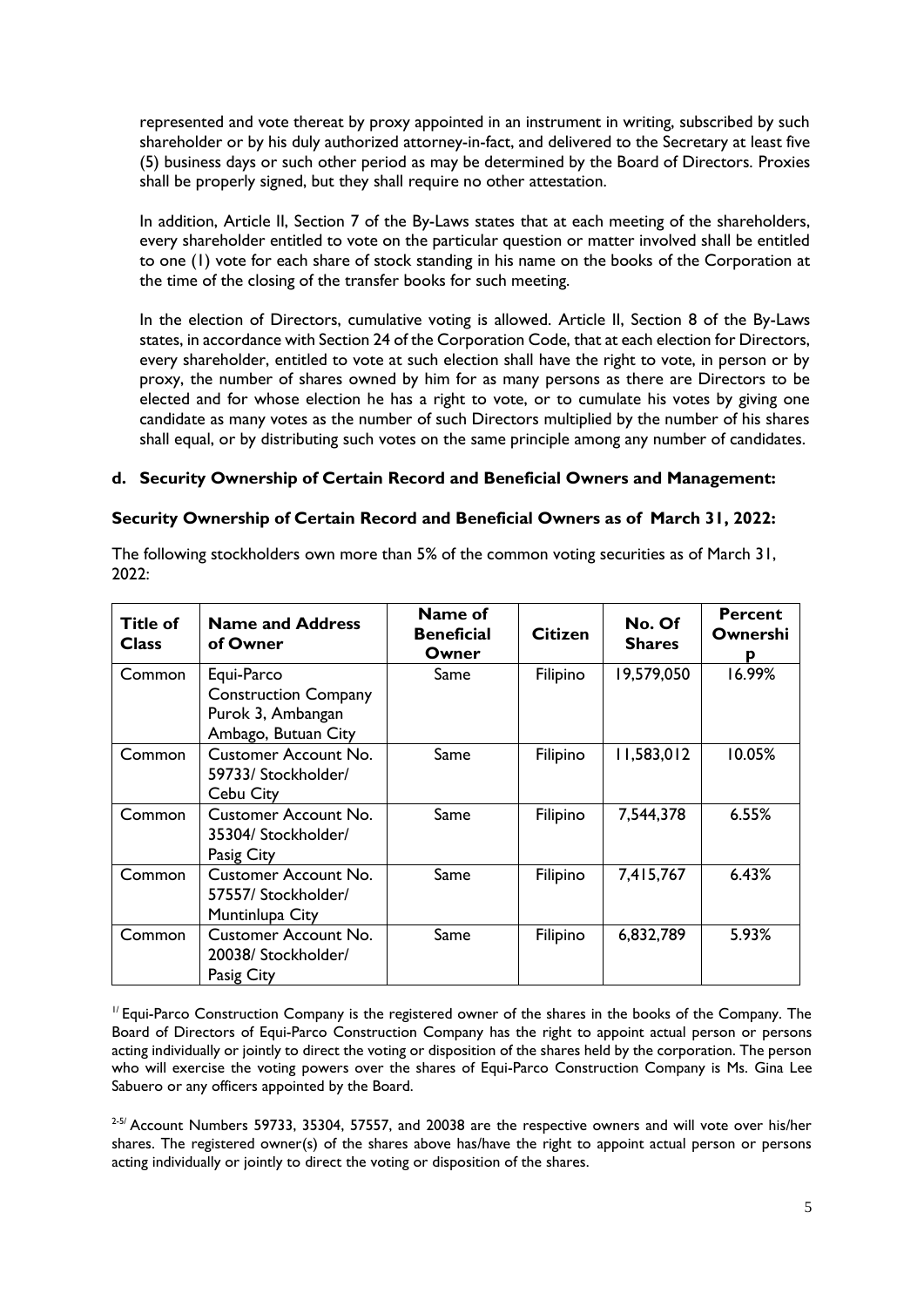## **Security Ownership of Management**

| <b>Title of Class</b> | Name of Beneficial Owners               | <b>Amount and</b><br><b>Nature of</b><br>Ownership | <b>Citizenship</b> | <b>Percent to</b><br><b>Outstanding</b><br><b>Shares</b> |
|-----------------------|-----------------------------------------|----------------------------------------------------|--------------------|----------------------------------------------------------|
| Common shares         | Michael G. Say                          |                                                    | Filipino           | 0.00%                                                    |
| Common shares         | Robert T. Yu                            |                                                    | Filipino           | 0.00%                                                    |
| Common shares         | Winston Andrew L. Peckson               |                                                    | Filipino           | 0.00%                                                    |
| Common shares         | $\blacksquare$ Roderick C. Salazar $^*$ |                                                    | Filipino           | $0.00\%$                                                 |
| Common shares         | lose Allan I. Arellano*                 |                                                    | Filipino           | 0.00%                                                    |
| Common shares         | Atty. Melissa Reyes                     |                                                    | Filipino           | 0.00%                                                    |
| Common shares         | Maricel Madrid                          |                                                    | Filipino           | 0.00%                                                    |
| Common shares         | Ionathan Tabac                          |                                                    | Filipino           | 0.00%                                                    |

Following are the securities owned by directors and officers of the Fund as of March 31, 2022:

\*Independent Director

The Corporation knows of no other person holding more than 5% of common shares under a voting trust or similar agreement.

There is no arrangement that may result in a change in control of the registrant.

## **Change in Control**

There has been a change of control in the Corporation when First Metro Asset Management (FAMI) subscribed to 34,715,132 shares in December 4, 2017, which comprise 60.04% of the outstanding capital stock. In 2018, FAMI disposed all of its holdings.

#### **Item 5. Directors and Executive Officers**

All directors are elected for a term of one year. Each Director shall hold office until the next annual meeting of shareholders and until his/her successor shall have been elected and qualified.

All other officers shall be elected/appointed by the Board of Directors. Vacancies occurring among such officers however arising shall be filled by the Board.

#### **The Board of Directors as of May 18, 2022 are as follows:**

**MICHAEL G. SAY** Chairman 60, Filipino

Mr. Say has been serving as a member of the Board of Director of Save and Learn Philippine Index Fund, Inc. since December 2017. He is also a Director of First Metro Philippine Equity Exchange Traded Fund, Inc. He is currently Chairman of the following companies: Capitalwise Corp., (2008 to present), Atlantic Archers Achiever Corporation (2004 to present), Chef and Cooks Market Corporation (2009 to present), and Crusade for Better Philippines Inc., Hiratsuka Int'l Corp. He was the former Chairman for the following companies: Poc and Poc Corporation (2010 to 2016), Chic Uniform, Inc. (2002 to 2013) and Tokagawa Global Corporation (2004 to 2013). He graduated from De La Salle University with a degree in Management of Financial Institutions.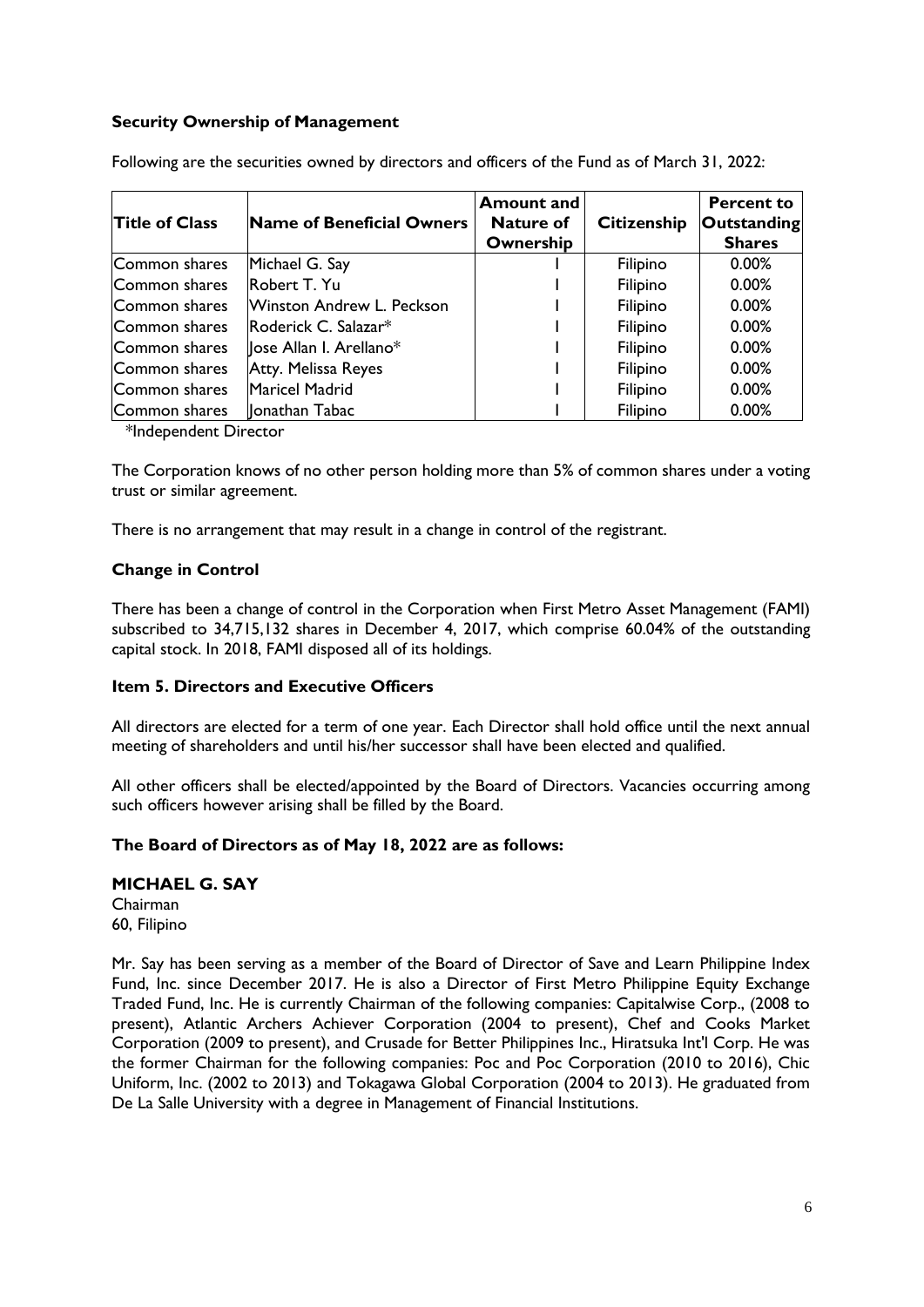**ROBERT T. YU**  President 73, Filipino

Mr. Yu has been serving as a member of the Board of Director of Save and Learn Philippine Index Fund, Inc. since December 2017. He is also a Director of First Metro Consumer Fund on MSCI Phils., IMI Inc. He is the former Vice Chairman of First Metro Securities Brokerage Corporation. He was also appointed as Director in 2011 after his stint as the company's President in 2010. He concurrently serves as Adviser to the Board of Charter Ping An Insurance Corporation, and Executive Director of PG Progress Marketing Corporation. He previously served at the Senior Management level in various industrial corporations. He has a Bachelor's degree in Commerce from the University of the East.

## **WINSTON ANDREW L. PECKSON**

**Director** 68, Filipino

Mr. Peckson is a new nominee director. He has thirty-six years of experience in the banking industry. Among his past positions were Head of Treasury Marketing of Philippine National Bank (PNB) from 2009-2010; Vice President and General Manager of the Manila Offshore Branch of ABN-AMRO NV from October 1999-2009; VP and Corporate Treasury Advisor of Bank of America- Manila Branch from 1996-1999; CEO and Director of Danamon Finance Company (HK) from 1991-1996 and Manager Corporate Banking of Lloyds Bank PLC (HK) from 1986-1991, and VP(Commercial) at the Manila Offshore Branch. He is presently the Chief Risk Officer of GT Capital Holdings, Inc.

Mr. Peckson obtained a Master's Degree in Business Management from the Asian Institute of Management in 1977, and he graduated from the Ateneo De Manila University in 1972 with a Bachelor of Arts Degree, minor in Business Administration.

# **FR. RODERICK C. SALAZAR**

Independent Director 75**,** Filipino

Fr. Roderick C. Salazar, 75, Filipino. He is an Independent Director of First Metro Save and Learn Dollar Bond Fund, Inc., First Metro Save and Learn Money Market Fund, Inc., First Metro Asia Focus Equity Fund, Inc., and First Metro Save and Learn Philippine Index Fund, Inc.

For more than 15 years, until June 2014, he was Chair of the Board of Trustees of St. Jude Catholic School in Manila. In 2017, he was elected back to the same SJCS Board and served till 2020. He was the Chair of the Board of Trustees of St. Scholastica's College, Westgrove. He continues to be the Chair of the Board of Trustees of St. Agnes Academy in Legazpi City. He is a past member of the Board of Trustees of St. Paul University in Dumaguete City. He is the Chair of the Board of Trustees of Center for Educational Measurement (CEM). He was the Regional Secretary for Asia and the Vicepresident for Asia of the Office Internationale de l'Enseignement Catholique (OIEC) [International Office of Catholic Education] after serving as its President in 2011-2015. He also served as the Executive Secretary of the Office of Education and Faith Formation of the Federation of Asian Bishops Conferences (FABC-OEFF). Most of his priestly ministry he spent at the University of San Carlos in Cebu City. From 1975 until 2009, at USC he served in various administrative positions including Vice President for Administration, Vice President for Academic Affairs, Presidential Assistant for External and Alumni Affairs, and President for four 3-year terms: 1987-1990; 1990-1993) (2004-2007) (2007- 2010).

On August 14, 2010, in the Archdiocese of Cebu, he received the Papal Award Croce Pro Ecclesia et Pontifice for his years of service to Catholic Education. His congregation appointed him Director of SVD Mission Philippines, Inc, in 2014-2017. Catholic Educational Association of the Philippines (CEAP),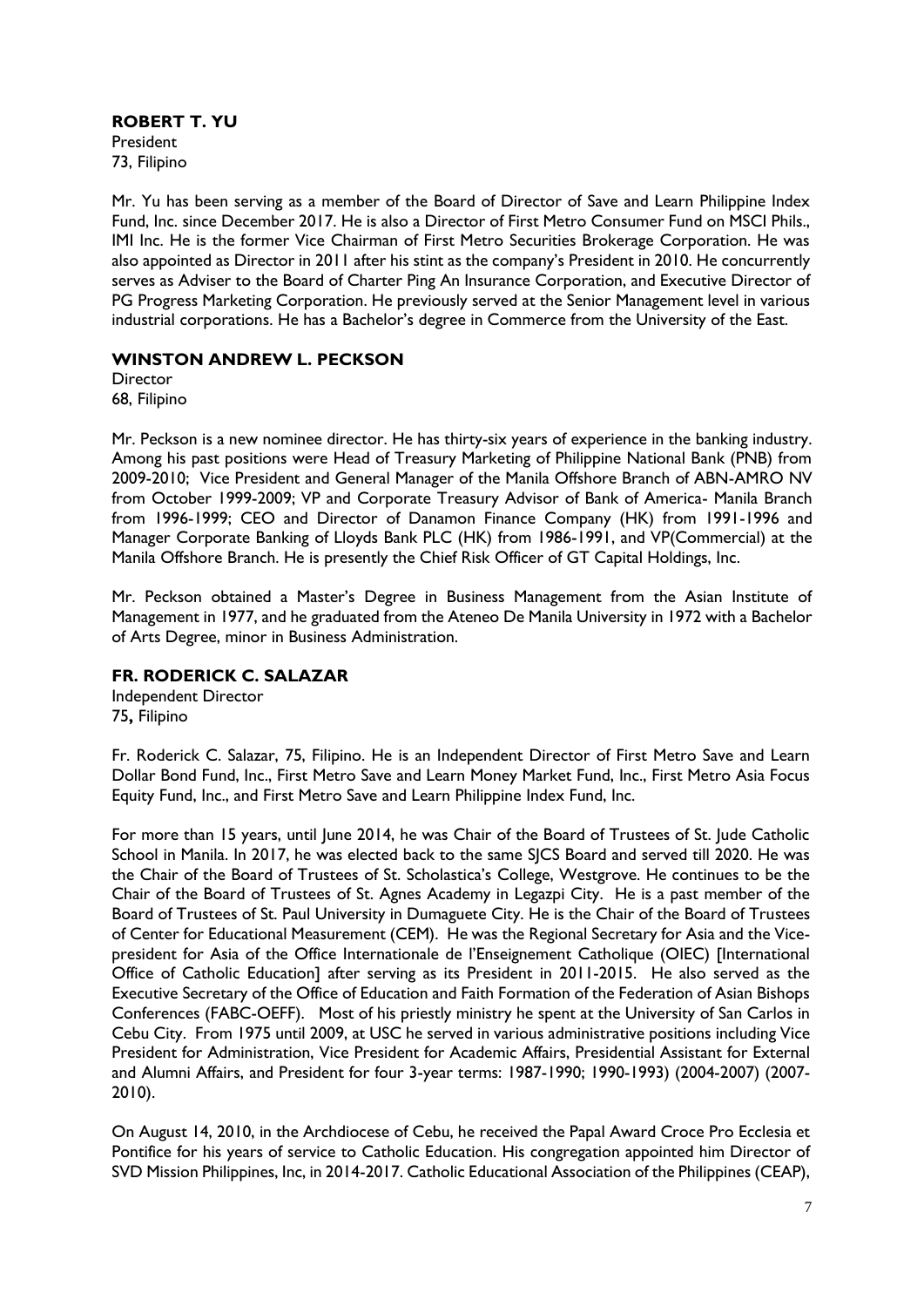the unified group of all Catholic schools in the country, he served as its President for 16 years. In September 2020, for his service to Catholic Education, CEAP awarded him the Pro \Deo et Patria Award.

## **JOSE ALLAN I. ARELLANO**

Independent Director 52, Filipino

Mr. Jose Allan I. Arellano, 52 years old, Filipino, term of office is one year. Mr. Arellano has been serving as a member of the Board of Director of Save and Learn Money Market Fund, Inc. since June 2018 and First Metro Save and Learn Philippine Index Fund, Inc. since December 2017. He is the Executive Director of Catholic Educational Association of the Philippines since 2015 and General Manager of the CEAP Retirement Fund, Incorporated. He ensures that the two organization are fiscally and programmatically sound and strategically advancing their purposes and goals. He has served 15 years of teaching, in administrative and supervisory work at St. Scholastica's College High School Unit, Manila and was awarded the "Teaching Chair Holder" from 1994-2006. He finished his BSE Major in Social Science and Certificate for English Teaching, Cum Laude at Philippine Normal University. He earned his Master's degree in Religious Studies/Pastoral Ministry at St. Vincent School of Theology, Adamson University. Mr. Arellano was also Principal, in Basic Education Dept., at World Citi Colleges and St. James College where he formulated, recommended, documented plans, policies, rules and procedures in line with the objective and goals of the two institutions. He was one of the Gawad Tanglaw Awardees of the Philippine Normal University in 2020. The Award is given to outstanding alumni of the university who distinguished themselves in the field of education.

# **Executive Officers**

# **Term of Office of Executive Officers is one year.**

#### **Maricel L. Madrid Treasurer** 43, Filipino

Ms. Maricel L. Madrid, 43 years old, Filipino. She is a Senior Vice President of First Metro Investment Corporation and currently heads the company's Controllership Group. She also holds presidency and directorship with SBC Properties, Inc., Prima Ventures Development Corporation and FMIC Equities, Inc. Ms. Madrid also serves as the Treasurer oP First Metro Securities Brokerage Corporation, First Metro Asset Management, Inc., First Metro Save Learn Equity Fund, Inc., First Metro Save and Learn Balanced Fund, Inc., First Metro Save and Learn Fixed Income Fund, Inc., First Metro Save Learn Dollar Bond Fund, Inc., First Metro Asia Focus Equity Fund, Inc., First Metro Save and Learn Money Market Fund, Inc., First Metro Save and Learn FOCCUS Dynamic Fund, Inc., First Metro Philippine Equity Exchange Traded Fund, Inc., First Metro Consumer Funds on MSCI Philippines IMI, Inc. and First Metro Save & Learn Philippine Index Fund, Inc.

She has more than 20 years of solid experience in the banking industry in the areas of audit, risk management, controllership and finance. She was the Controller during her six years stint with a local bank and served as a director and a member of the audit committee for one of the subsidiaries of the said banking group. She started her career as an external auditor with one of the top auditing firms in the country.

Ms. Madrid is a Certified Public Accountant and graduated cum laude with a degree of Bachelor of Science in Accountancy from the University of Santo Tomas.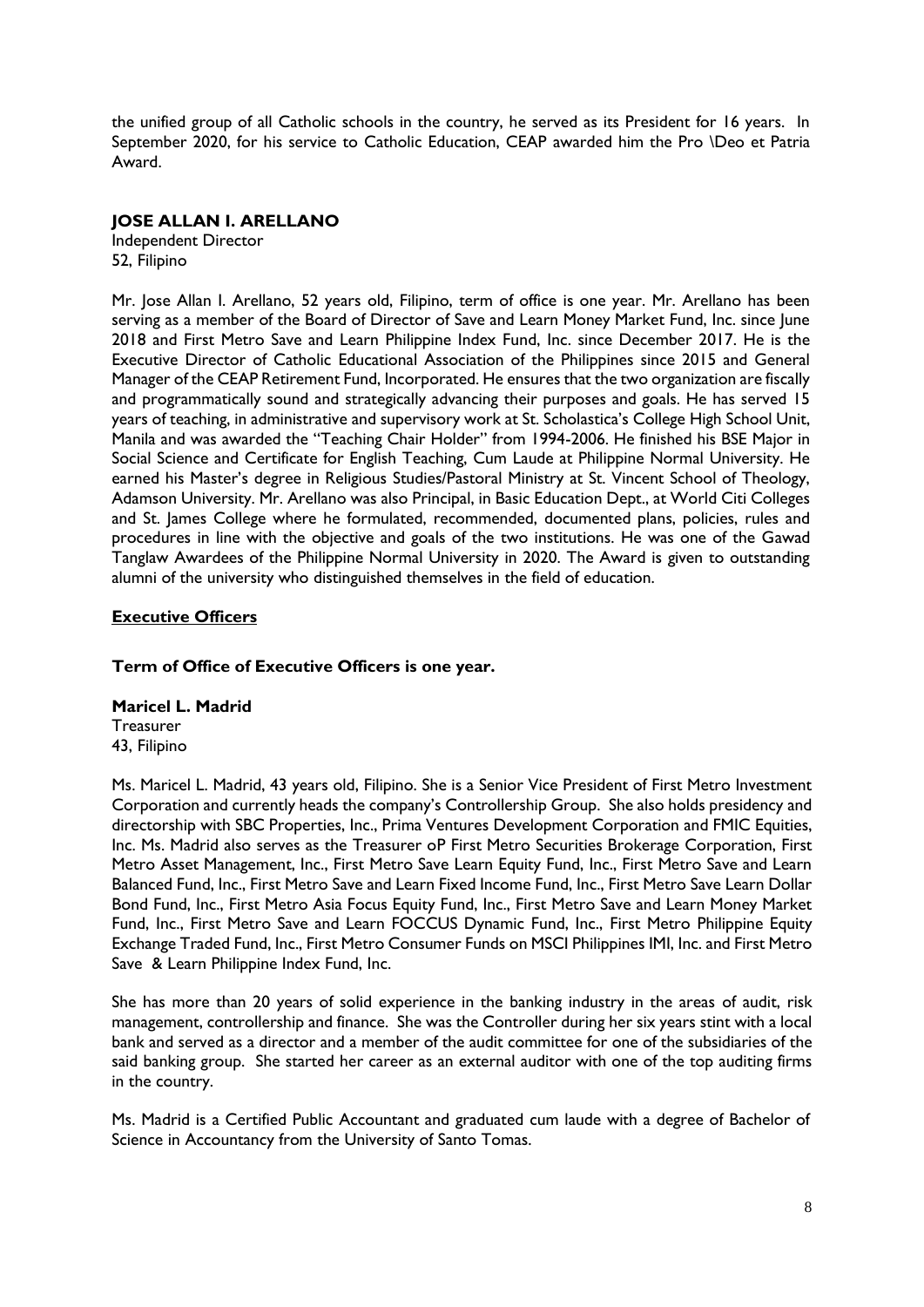**Jonathan T. Tabac** Compliance Officer 65, Filipino

He is also the Compliance Officer of First Metro Securities Brokerage Corporation, First Metro Save & Learn Fixed-Income Fund, Inc., First Metro Save and Learn Equity Fund, Inc., First Metro Save and Learn Balanced Fund, Inc., First Metro Save and Learn Dollar Bond Fund, Inc., First Metro Asia Focus Equity Fund, Inc., First Metro Philippine Equity Exchange Traded Fund, Inc., and First Metro Asset Management, Inc. (from May 2005 to present) and First Metro Save and Learn Philippine Index Fund, Inc., First Metro Save and Learn Money Market Fund, Inc. and First Metro Save and Learn FOCCUS Dynamic Fund, Inc.. He served as AVP & Compliance Officer of Citystate Savings Bank (2002-2003), Vice President of Maybank Philippines (formerly PNB Republic Planters Bank)-1997-2001 and Chairman of the Board of RPB Provident Fund, Inc. (1997-2001). Mr. Tabac finished BSC-Accounting from University of Baguio. He is a Certified Public Accountant.

## **Melissa B. Reyes**

Corporate Secretary 52, Filipino

She is Assistant Vice President and Legal Officer of First Metro Investment Corporation. She joined First Metro in November 2003.

She is also the Corporate Secretary of First Metro Save and Learn Philippine Index Fund, Inc. and First Metro Philippine Equity Exchange Traded Fund, Inc.

Atty. Reyes was also Compliance Officer of FMSBC from 2004-2006. Prior to joining the First Metro group, she was Senior Consultant in the Corporate and Tax Services of J. Cunanan-Pricewaterhouse Philippines (2000-2003). She was previously the Chief Legislative Officer in the Office of Senator Loren Legarda from 1998-2000, and Court Attorney III in the Office of Supreme Court Justice Ricardo J. Francisco from 1997-1998.

Atty. Reyes obtained her A.B. Political Science Degree from Ateneo de Manila University, and her Bachelor of Laws degree from San Beda College. She also completed the Trust Course from the Trust Institute of the Philippines in 2012.

# **Significant Employees**

No person who is not an executive officer is expected by the Corporation to make significant contribution to its business.

#### **Number of Employees**

The Fund has no employees because all aspects of its operations and administration are subcontracted with third parties; hence, it has no risks as far as labor problems are concerned.

#### **Compliance with the Manual on Corporate Governance**

First Metro Save & Learn Philippine Index Fund (SALPHIN), Inc. has adopted a good governance scorecard to measure and determine the level of compliance by the Board of Directors and top-level management with its Manual of Corporate Governance. Every end of the current year, the scorecard patterned after the SEC-prescribed Corporate Governance Self Rating Form (CG-SRF) shall be accomplished by the Compliance Officer. The result of this evaluation is submitted to the Board together with the CO's recommendation for any sanctions of non-compliance. On the basis of this scorecard, the Compliance Officer has issued to SEC a certification on the Company's compliance with its Manual of Corporate Governance.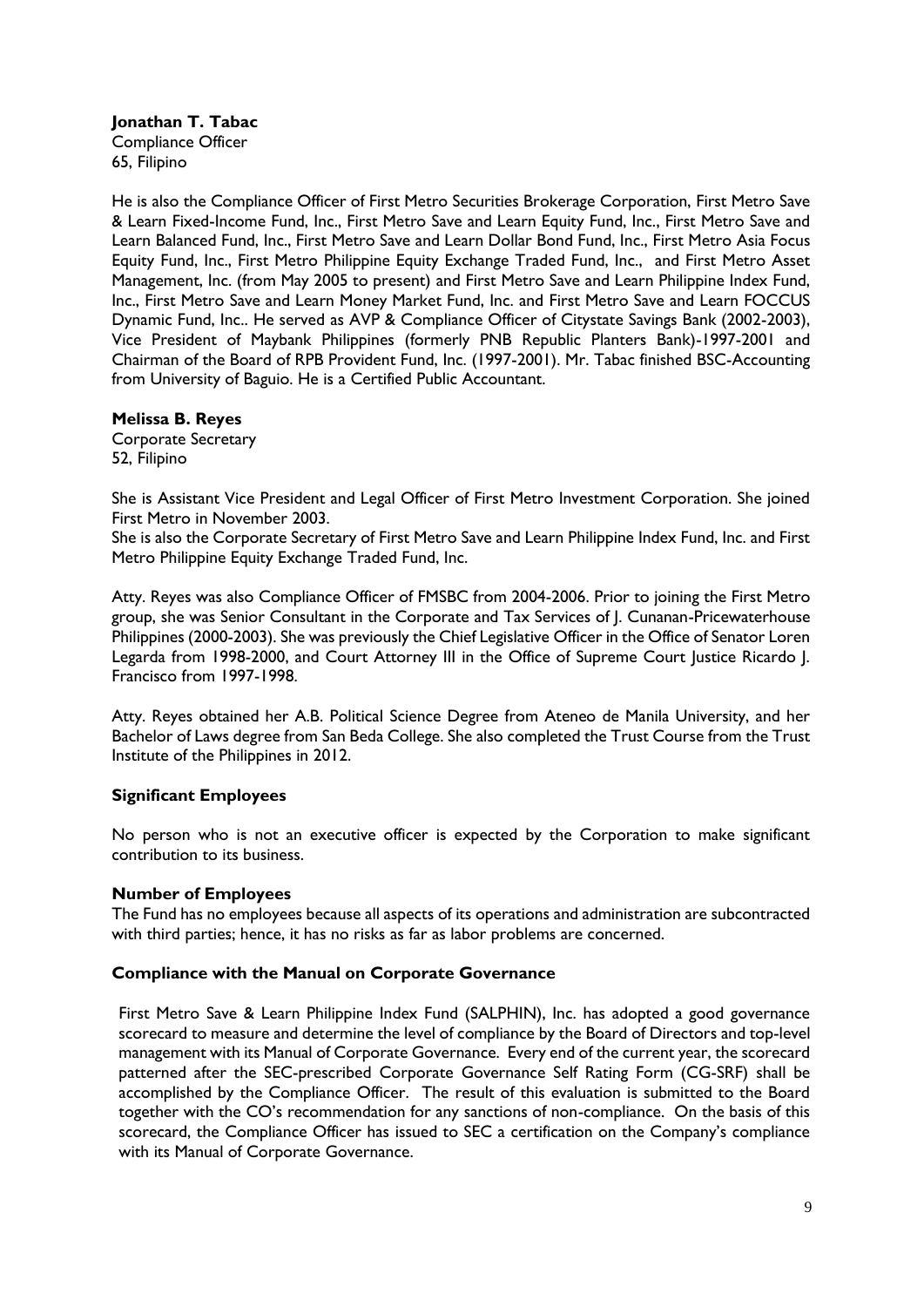A compliance officer has been appointed to manage the Compliance System of the Company and to monitor and evaluate compliance with the Manual of Corporate Governance. In general, the Company is in compliance with the leading practices in good corporate governance. The Compliance Officer has submitted to SEC a Certification of Compliance covering the year 2021. No director or officer of the Company was found in violation of the Manual.

As there shall be new SEC issuances, the Company is committed to comply with new requirements to enhance its corporate governance.

#### **Nominee Directors**

The following are the nominees to the Board of Directors for election during the Annual Stockholders' Meeting on June 29, 2022.

> Mr. Michael Say **Fr. Roderick Salazar**\* Mr. Robert Yu Mr. Jose Allan Arellano\* Mr. Winston Andrew L. Peckson *\*Independent Directors*

#### **Independent Directors**

First Metro Save and Learn Philippine Index Fund has formulated its rules relative to the election of independent directors, as follows:

The Nomination Committee shall have at least three (3) members, one of whom is an independent director, and it shall promulgate the guidelines and criteria to govern the conduct of the nomination. The nomination of independent director/s shall be conducted by the Committee prior to a stockholder's meeting. All recommendations shall be signed by the nominating stockholders together with the acceptance and conformity by the would-be nominees.

The Nomination and Compensation Committee of the Board of Directors is composed of Mr. Michael Say as Chairman, with Mr. Robert Yu and Fr. Roderick Salazar as members.

After the nomination, the Committee shall prepare a Final List of Candidates which shall contain all the information about all the nominees for independent directors, as required under SRC Rule 38. Only nominees whose names appear on the Final List of Candidates shall be eligible for election as Independent Director/s. No other nomination shall be entertained after the Final List of Candidates shall have been prepared and no further nomination shall be entertained or allowed on the floor during the stockholders'/membership meeting.

Fr. Roderick Salazar, Mr. Jose Allan Arellano, Atty. Abelardo Cortez and Dr. Bernardo Villegas are nominees for independent directors of First Metro Save and Learn Philippine Index Fund, Inc. and they were recommended to the Nomination Committee for election of independent directors by Anne Marie Lorbis, stockholder, in accordance with the foregoing rules. Ms. Lorbis is not related to any of the nominees.

#### **Legal Proceedings:**

The Fund is not aware of any event that occurred during the year that is material to an evaluation of the ability or integrity of any of its directors, any nominees for election as directors or executive officers for the past five (5) years.

The Fund has no material pending legal proceedings to which the registrant or any of its common affiliates is a party. No member of the Board of Directors is: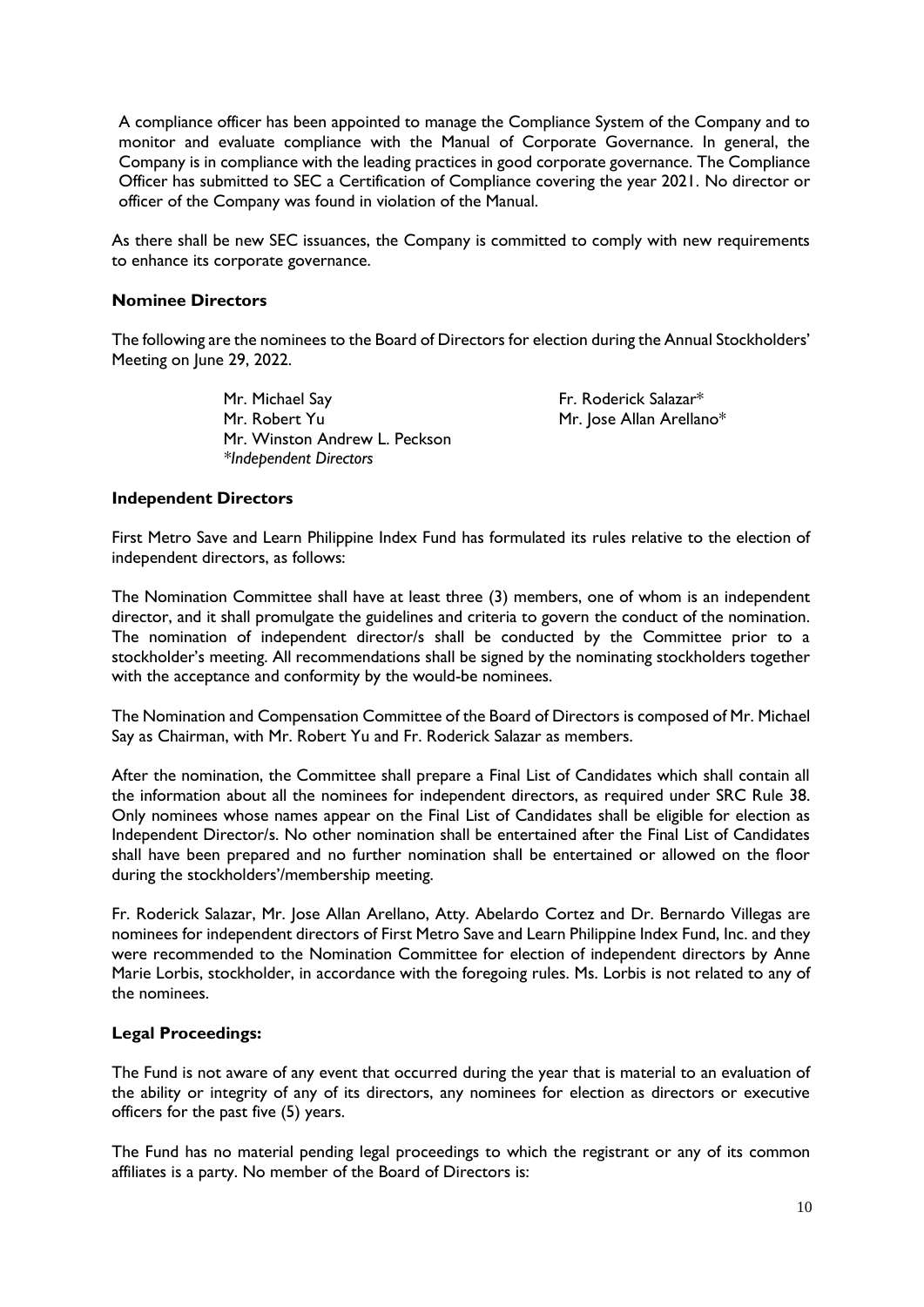- involved in any bankruptcy petition filed by or against any business of which such person was a general partner or executive officer either at the time of the bankruptcy or within two (2) years prior to that time;
- involved in or convicted by final judgment in any criminal proceeding, domestic or foreign, or subject to a pending criminal proceeding, foreign or domestic, excluding traffic violations and other minor offenses;
- subject to any order, judgment, or decree not subsequently reversed, suspended or vacated, of any court of competent jurisdiction, domestic or foreign, permanently or temporarily enjoining, barring, suspending, or otherwise limiting his involvement in any type of business, securities, commodities or banking activities; and
- found by a domestic or foreign court of competent jurisdiction (in a civil action), the SEC or comparable foreign body, or a domestic or foreign exchange or organized trading market or selPregulatory organization, to have violated a securities or commodities law or regulation and the said judgment has not been reversed, suspended or vacated.

## **Family Relationships**

There are no family relationships among the directors and officers listed above up to the fourth civil degree either by consanguinity or affinity among directors, executive officers, or persons nominated or chosen by the registrant to become director or executive officers.

## **Relationships and Related Transactions**

Except for the related party transactions stated in the notes to financial statements of First Metro Save and Learn Philippine Index Fund, Inc. (SALPHIN) as of and for the year ended December 31, 2018, there has been no material transaction during the last two years nor is there any material transaction currently proposed to which SALPHIN was, or is a party, or in which any director or executive officer of SALPHIN, any nominee for election, any of more than five (5.0%) percent of SALPHINs voting shares, or any member of the immediate family of any such director or officer, had or is to have a direct or indirect material interest.

#### **Item 6. Compensation of Executive Officers and Directors**

|                              |                  | <b>Per Diem</b> |          |          |
|------------------------------|------------------|-----------------|----------|----------|
|                              | 2022 (Estimated) | <b>2021</b>     | 2020     | 2019     |
| <b>Directors</b>             | ₽250,000         | ₽184.000        | P227,616 | ₽205,000 |
| <b>Executive Offices</b>     | 77,500           | 37,800          | P74,391  | ₽67,000  |
| Aggregate Annual<br>Per Diem | ₽327,500         | P221,800        | ₽302,007 | ₽272,000 |
| *Estimate                    |                  |                 |          |          |

Per diem of Directors, Corporate Secretary and Officers of the Fund amounting to P10,000.00, P3,000.00, P2,500.00, respectively, are given during their Annual Stockholders' and regular meetings.

There is no employment contract between the Registrant and a named executive officer. There is no compensatory plan or arrangement, including payments to be received from the Registrant, with respect to a named executive officer in the event of resignation, retirement or any other termination of such officer's employment with the Registrant and its subsidiaries.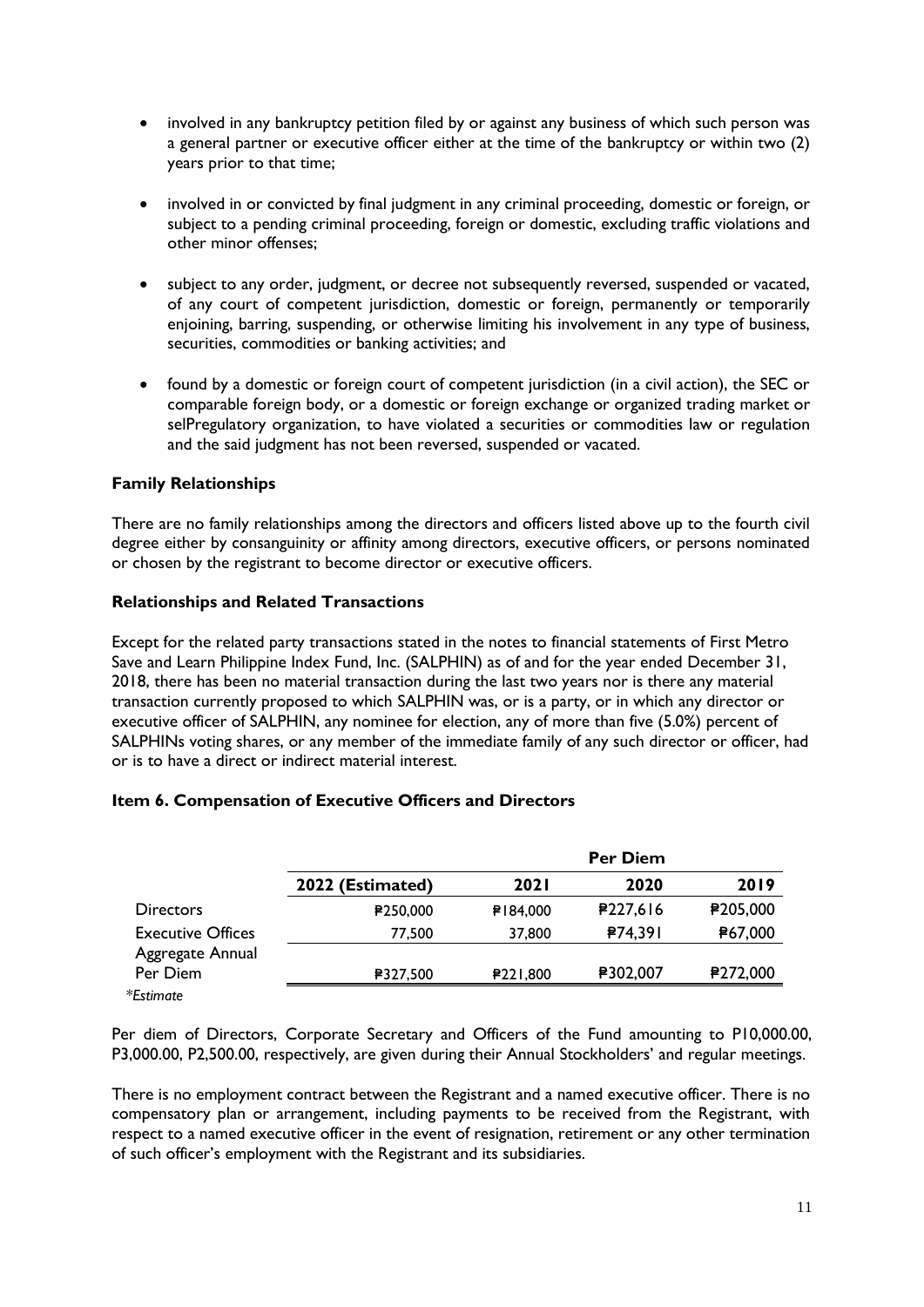# **Warrants and Options Outstanding: Repricing**

There are no stock warrants or options that SALPHIN has awarded to any of its directors or officers. Neither has the registrant's officers or directors SALPHIN any stock warrants or options.

#### **Item 7. Independent Public Accountants**:

Sycip, Gorres, Velayo and Company (SGV) has been the external auditor of First Metro Save & Learn Philippine Index Fund (SALPHIN), Inc. since its inception in 2013. Representatives of SGV are expected to be present at the stockholders meeting on June 29, 2022. They will have the opportunity to make a statement if they desire to do so and they are expected to be available to respond to appropriate questions.

For the year 2022, SALPHIN will still be engaging the services of SGV.

In compliance with SRC Rule 68, par. 3 (b)(ix), the signing partner of the auditing firm is rotated every after five (5) years of engagement. Redgienald G. Radam, signed the independent auditors' starting the year 2021 while Janet A. Paraiso, signed the independent auditors' for the years 2020, 2019 and 2018. The reports of auditors on the financial statements of the company for the years ended December 31, 2019, 2018 and 2017 contained unqualified opinions.

There are no disagreements with the auditors on any matter of accounting principles or practices, financial statement disclosures, auditing scope or procedures, which disagreements, if not resolved to their satisfaction, would have caused the auditors to make reference thereto in their respective reports on the financial statements for such years.

The aggregate fees paid for the professional services rendered by SGV and Co. for the audit of our Financial Statements amounted to P55,231, P55,235 and P55,232 for the years 2021, 2020 and 2019 respectively. SGV and Co. conducted the audit in accordance with auditing standards generally accepted in the Philippines to obtain reasonable assurance about whether the financial statements are free of material misstatements. Their audit also includes assessing the accounting principles used and significant estimates made by the management, as well as evaluating the overall financial statement presentation.

There are no tax fees paid for the last 2 years for professional services rendered by SGV and Co. for tax accounting compliance, advice, planning and any other form of tax service.

The audit committee is responsible for the appointment of the Independent External Auditor, the audit fee and any question of resignation or dismissal. The external auditors shall report directly to the Audit Committee. To date, there are no written policies on the appointment of external auditors. The audit committee recommends to the shareholders the external auditor to be appointed based on an assessment of the auditing firms' qualification, expertise and resources, effectiveness and independence. The audit committee should ensure that the external auditor that is recommended for the appointment is accredited by the Securities and Exchange Commission.

The audit committee must approve the external auditors' term of engagement and remuneration. To do so, the audit committee should evaluate the term of engagement and discuss with the auditor to satisfy itself that the level of remuneration is appropriate to enable an effective audit to be conducted. SALPHIN's Audit Committee is chaired by Fr. Roderick Salazar with Mr. Jose Arellano and Mr. Michael Say as members.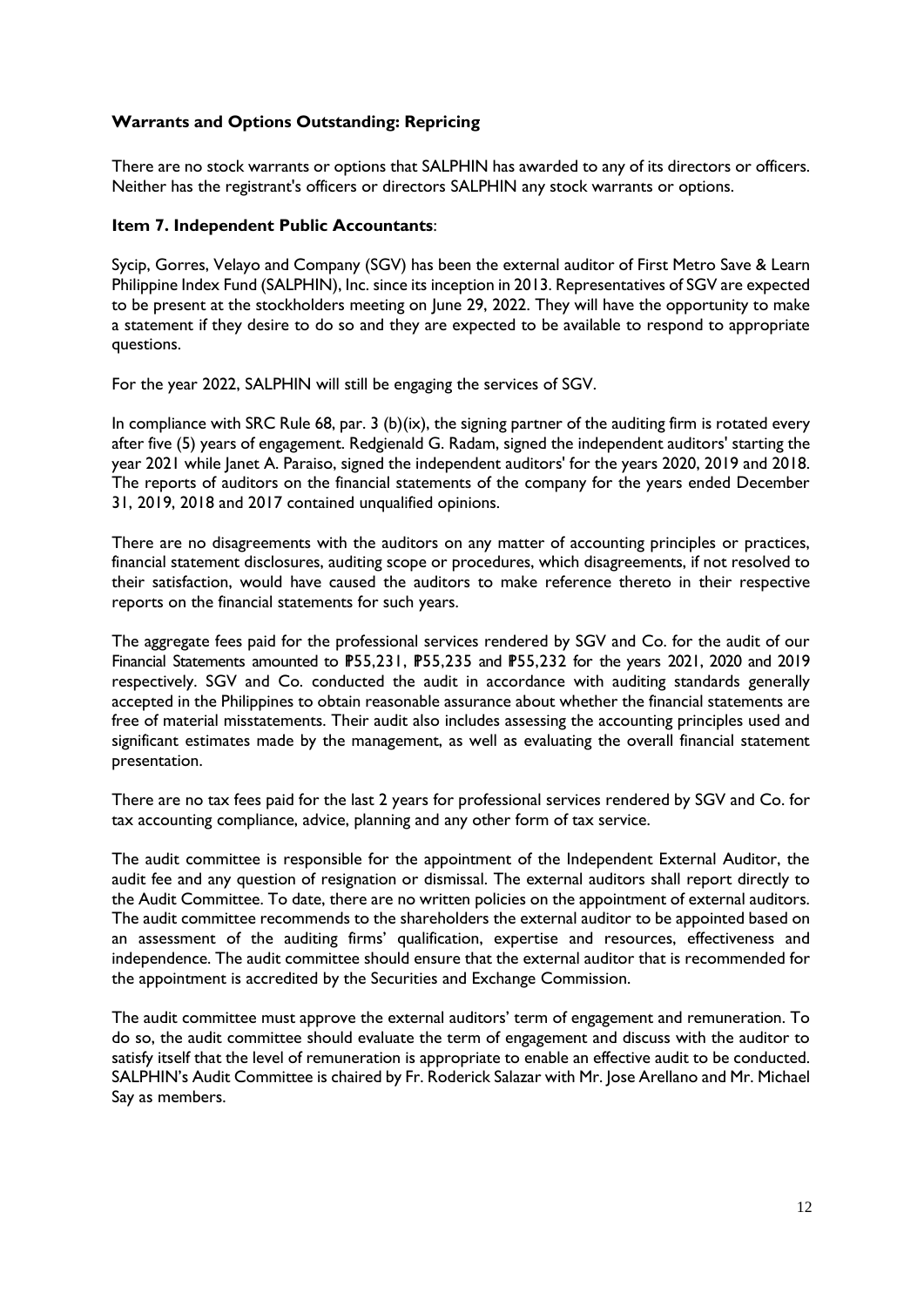# **C. ISSUANCES AND EXCHANGE OF SECURITIES**

# **Not Applicable**

# **D. OTHER MATTERS**

## **Item 15. Action with Respect to Reports – Not Applicable**

# **Item 16. Matters Not Required to be Submitted- Not Applicable**

## **Item 17. Amendment of Charters, By-Laws or Other Documents**

The Board of Directors during its special meeting on December 16, 2021 approved the amendment of the Articles of Incorporation to comply with the provisions of the Revised Corporation Code (RCC), Securities Regulation Code (SRC), and Investment Company Act (ICA) and their implementing rules and regulations, as advised by the Securities and Exchange Commission.

i. Amendment of the Primary Purpose in the Articles of Incorporation to include the provisions allowed under the ICA IRR and its amendments.

ii. Amendment of the Secondary Purpose in the Articles of Incorporation to delete the provisions not compliant with the ICA IRR.

iii. Amendment of Article VII to delete the provision not consistent with Rule 10.4 of the ICA IRR.

iv. Amendment of the By-Laws to align with the provisions of the Revised Corporation Code.

The proposed amendment is pursuant to the provisions of the Investment Company Act (ICA) and their implementing Rules and Regulations.

This matter will be submitted to the stockholders for approval.

The Board of Directors in the same meeting, approved the amendment of SALPHIN By-Laws to comply with the provisions of the Revised Corporation Code (RCC), Securities Regulation Code (SRC), and Investment Company Act (ICA) and their implementing rules and regulations, as advised by the Securities and Exchange Commission.

This matter will be submitted to the stockholders for information.

#### **Item 18. Other Proposed Action**

- 1. Approval of the minutes of the meetings of the stockholders held on June 16, 2021 with the following points:
	- a) Approval of the Minutes of the Annual Stockholders' Meeting held on September 16, 2020
	- b) Annual Report to the Stockholders
	- c) Ratification of all Acts and Resolutions of the Board of Directors, Management and All Committees for the fiscal year 2020, including the following: i. Renewal of the Management Distribution Agreement
	- d) Election of the Members of the Board of Directors for the year 2021-2022
	- e) Appointment of External Auditor for the year 2021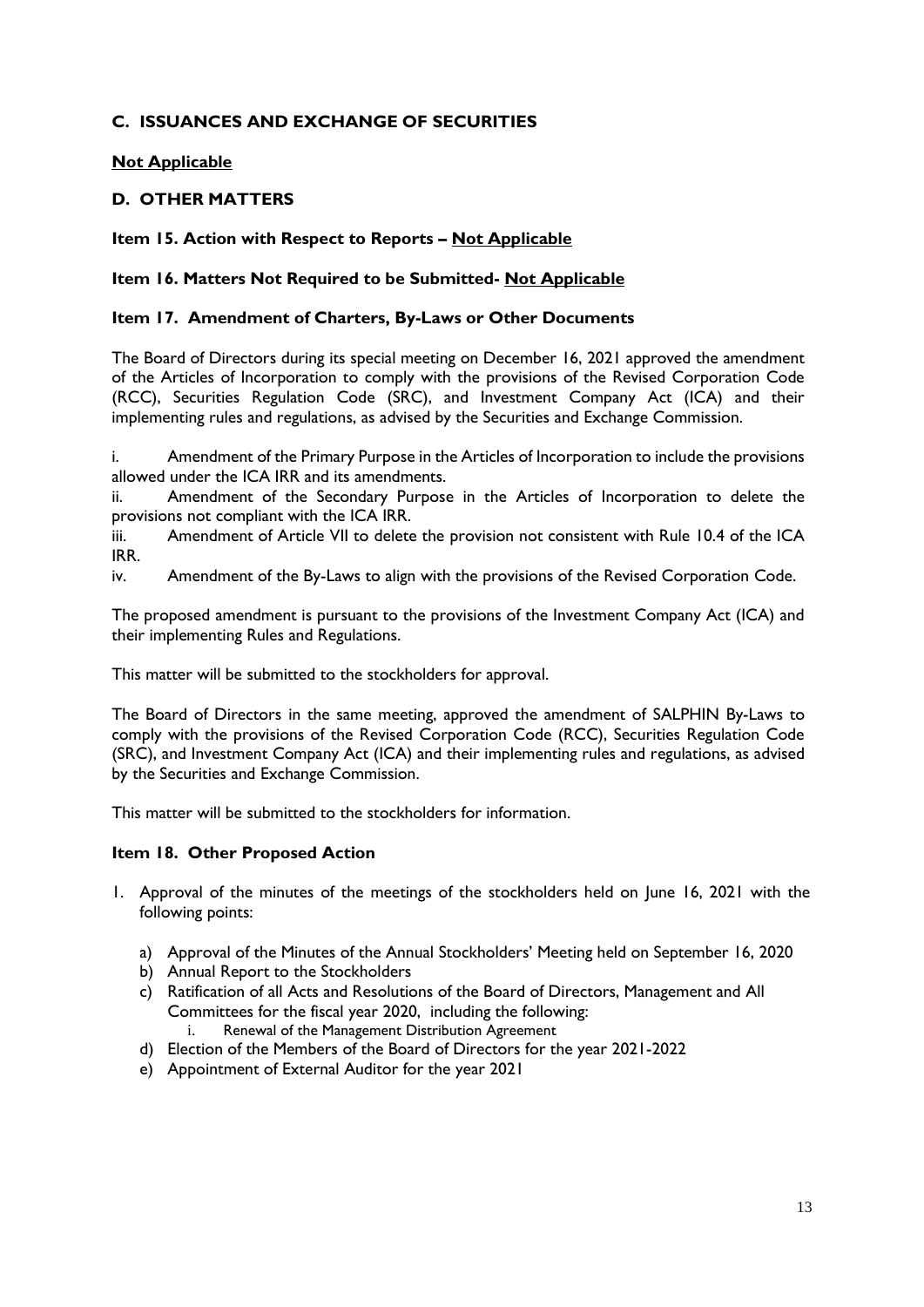2. Ratification of Corporate Acts

The matters that will be ratified are:

- (a) The minutes of the meeting of the Board of Directors and all acts, transactions and resolutions of the Board of Directors, and the Management in 2021 adopted in the ordinary course of business like:
	- i) Approval of Investments
	- ii) Other agreements

 -*Management and Distribution Agreement -Stock and Transfer Agency Agreement -Custodianship Agreement*

- 3. Amendment to the Articles of Incorporation and By-Laws as follows:
	- i.Amendment of the Primary Purpose to include the provisions under the ICA IRR and its amendments.
	- ii.Amendment of the Secondary Purpose to delete the provisions not compliant or consistent with the ICA IRR.
	- iii.Amendment of Article VII to delete the provision not consistent with Rule 10.4 of the ICA IRR.

iv.Amendment of the By-Laws to align provisions with the Revised Corporation Code.

4. Amendment of Registration Statement and Prospectus in order to reflect the Revision of Sales Load

The Fund will amend its registration statement and prospectus to reflect the breakdown of sales load.

- 5. Election of the Members of the Board of Directors for the year 2022-2023
- 6. Appointment of Sycip Gorres Velayo & Co. (SGV) as External Auditors for the year 2022

# **Item 19. Voting Procedure**

- 1. The votes of all the shares present or represented at the meeting will be on a per share basis.
- 2. For the approval of the minutes of 2021 meetings and ratification/approval of the acts and resolutions of the board, every shareholder shall be entitled to one (1) vote for each share of stock standing in his name on the books of the Corporation at the time of closing. A majority vote of the stockholders present in the meeting is sufficient to approve and ratify the Corporate acts mentioned.
- 3. For the Amendment in the Articles of Incorporation and By-Laws, the vote of at least 2/3 of the outstanding capital stock is required for its approval.
- 4. For the election of Directors

Cumulative voting is allowed provided that the total votes cast by a stockholder shall not exceed the number of shares registered in his name in the books of the corporation as of the record date multiplied by the whole number of directors to be elected. If the number of nominees does not exceed the number of Directors to be elected, the Secretary of the meeting, upon motion made, will be instructed to cast all votes represented at the meeting in favor of the nominees. However, if the number of nominees exceeds the number of Directors to be elected, voting shall be done by secret ballot.

The owners of a majority of the outstanding capital stock must be present in person or by proxy at the meeting called for the election of the directors. Candidates obtaining the highest number of votes are elected directors.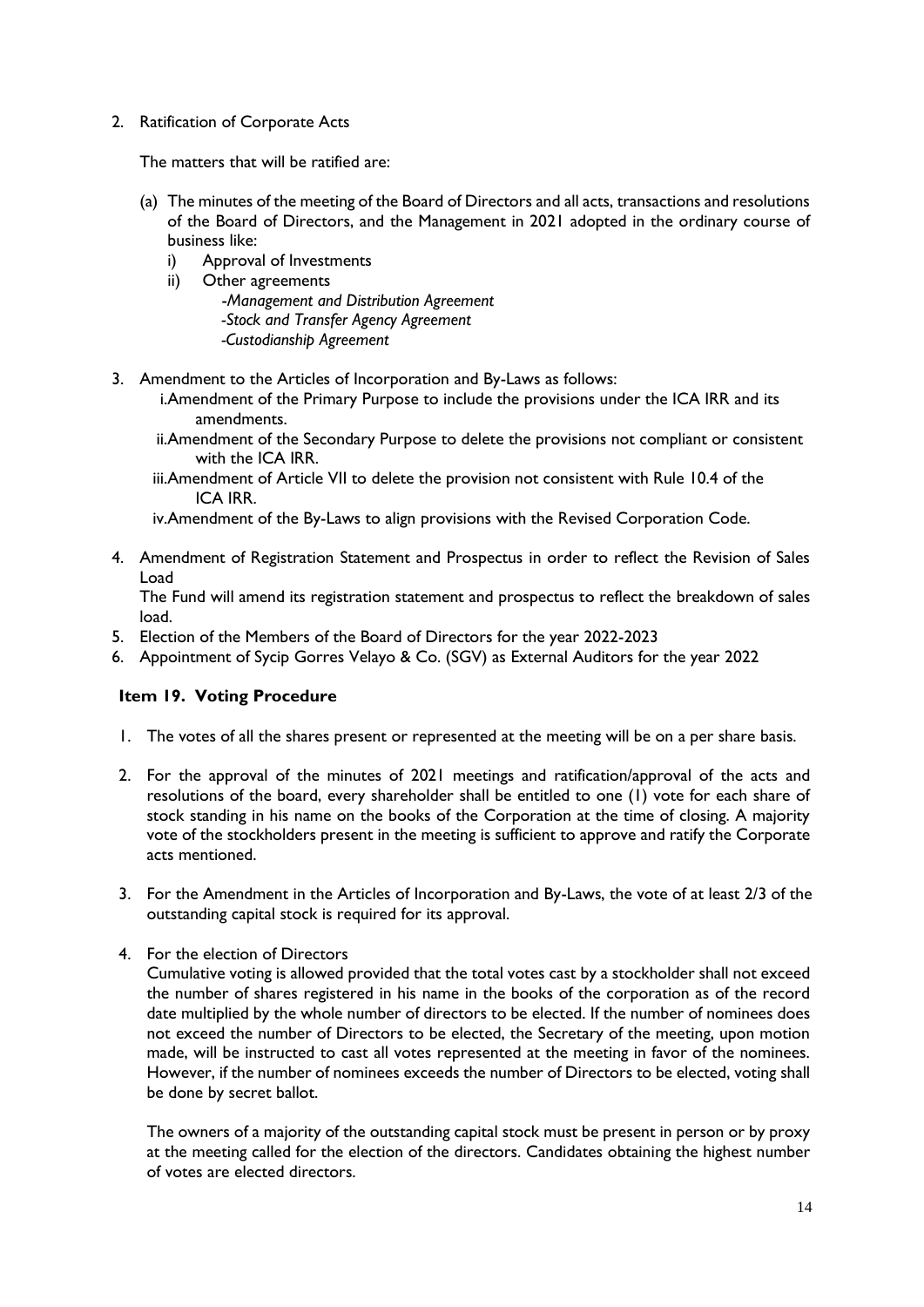5. Methods by which votes will be counted

Voting shall be made *viva voce,* through the raising of the hands or electronically by poll during the meeting, and counted manually/electronically by the Corporate Secretary. The duly accomplished proxy forms indicating votes for the particular items, sent by the stockholder prior the meeting, shall be tallied in advance by the Corporate Secretary accordingly.

The Board of Directors in its special meeting held on May 22, 2020, approved the adoption of guidelines to allow participation through remote/electronic means of communication in board/shareholders' meeting. The guidelines detail mainly: a) the mechanism to verify the identity of the shareholders: (b) the measures to ensure that all shareholders have the opportunity to participate in the meeting; and (c) the mechanism to enable shareholders to vote during the meeting.

### **FIRST METRO SAVE AND LEARN PHILIPPINE INDEX FUND, INC. YEAR 2021 ANNUAL REPORT WILL BE PROVIDED WITHOUT CHARGE TO EACH STOCKHOLDER UPON WRITTEN REQUEST ADDRESSED TO:**

#### **Atty. Melissa B. Reyes**

Corporate Secretary First Metro Save and Learn Philippine Index FundFund, Inc. 18th Floor, PSBank Building, Paseo De Roxas, Makati City

After reasonable inquiry and to the best of my knowledge and belief, I certify that the information set forth in this report is true, complete and correct. This report is signed in Makati City on June 6, 2022.

#### **FIRST METRO SAVE AND LEARN PHILIPPINE INDEX FUND, INC.**

By:

**MELISSA B. REYES**

Corporate Secretary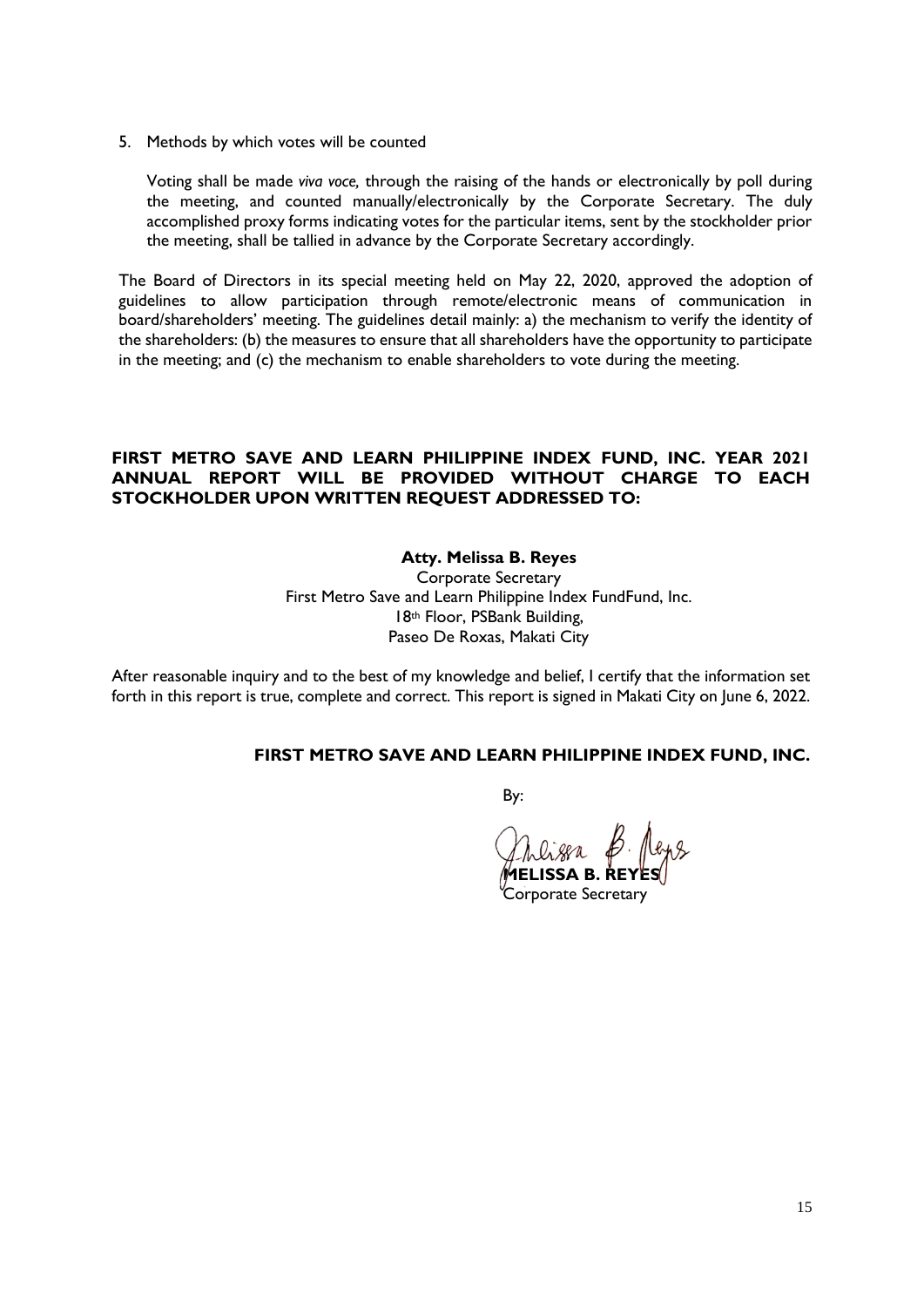## **PART II -COMPANY PROFILE**

#### **Brief Description of the General Nature and Scope of Business of the Company**

## **1. Business Development**

First Metro Save & Learn Philippine Index Fund (SALPHIN), Inc. (the Fund) was incorporated on April 26, 2013. On December 17, 2013, the Fund was granted its registration under the Philippine Investment Company Act, Republic Act (RA) 2629, as an open-end mutual fund company engaged in selling its capital to the public and investing the proceeds in a portfolio of quality, high-grade equity securities and fixed income instruments. As an open-end mutual fund company, it can redeem its outstanding redeemable shares at net asset value (NAV) per share at any time upon redemption of its investors.

The number of securities being offered, inclusive of what has already been subscribed to upon incorporation, is One Hundred Million (100,000,000) shares which corresponds to the authorized capital stock of the Fund at par value of P1.00 per share. The price at which these shares are to be offered is based on the net asset value per share computed on a daily basis plus a front-end sales load fee. The shares to be offered are unlisted and will be traded through the over-the-counter market.

On December 13, 2013, the Board of Directors (BOD) approved and the stockholders ratified the increase in authorized capital stock of the Fund from P100.00 million (100.00 million redeemable common shares) to P2.00 billion (2.00 billion redeemable common shares) with a par value of P1.00 per share. Also, the BOD adopted a resolution that the increase in the authorized capital stock to 2.00 billion be made in several tranches. The succeeding increase in the authorized capital stock will be executed upon determination and approval of the BOD without the need of going back to the stockholders for approval. The authority of the BOD to increase the authorized capital stock is limited to 2.00 billion. On October 12, 2018, the SEC has approved the increase in authorized capital stock.

The Fund was launched to the public on January 22, 2014. On March 26, 2015, the BOD approved the change in its investment objective from balanced to equity fund, and ratified by the stockholders on May 20, 2015. On April 28, 2016, the SEC has approved the application for the change in investment objective that was filed last January 26, 2016.

The first tranche for increase in capital stock equivalent to P100.00 million (100.00 million redeemable common shares) was also approved by the BOD in March 26, 2015 and ratified by the stockholders on May 20, 2015.

On October 12, 2018, the fund changed its corporate name from One Wealthy Nation Fund, Inc. to First Metro Save & Learn Philippine Index Fund (SALPHIN), Inc.

# **2. Business of Registrant**

#### **Principal Products and Services**

The Fund is principally engaged in the sale of its shares of stock and in the investment of the proceeds from these sales into a portfolio of quality, high grade equity securities. As an open-end mutual fund company, it can redeem its outstanding redeemable shares at net asset value per share at any time upon redemption of its investors.

The Fund's main objective is to provide small investors with the opportunity to access the capital markets and enable them to reap satisfactory returns on their investments through prudent selection of equity securities, and the professional management and supervision of the Fund.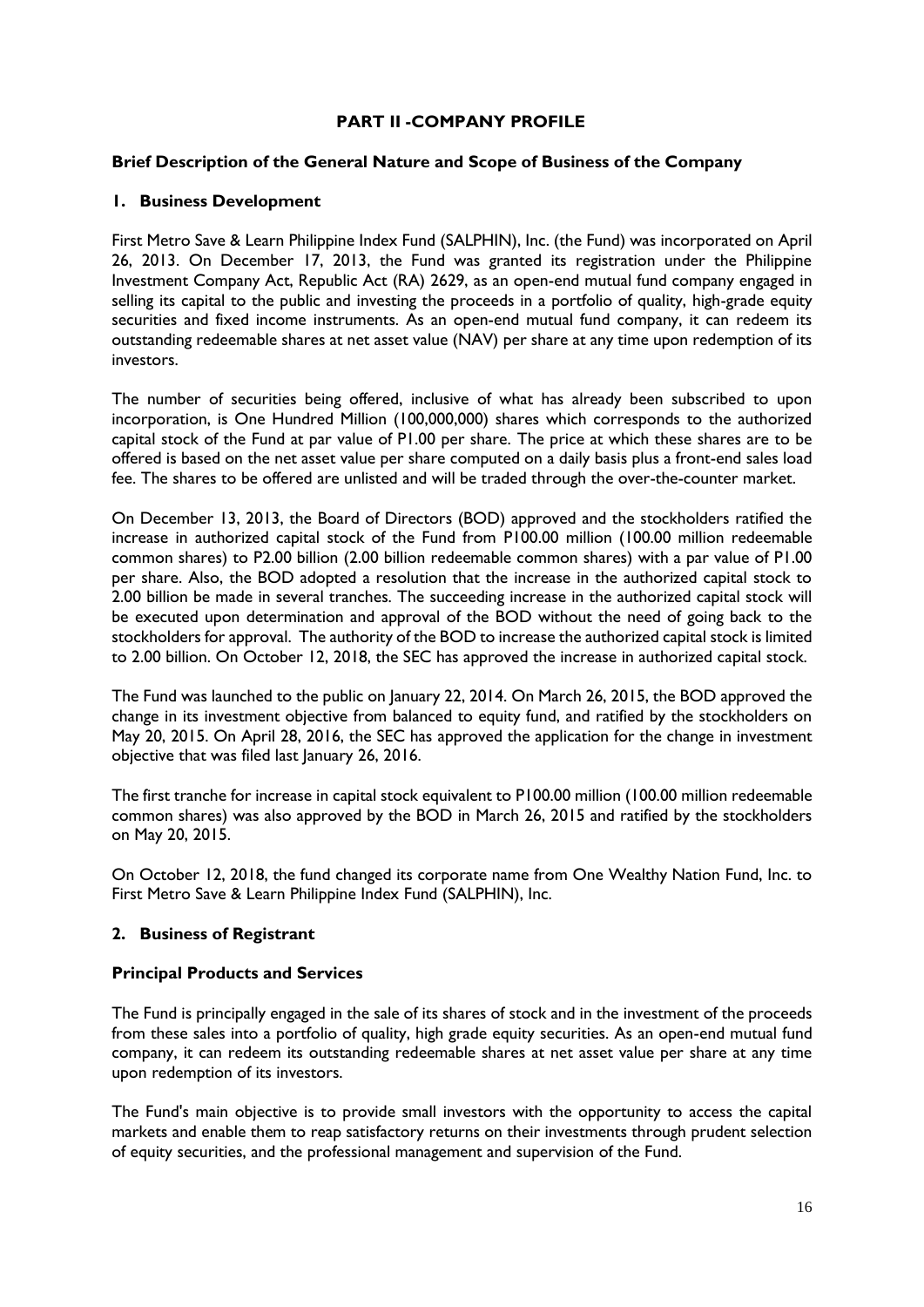The product being sold by the registrant, through First Metro Asset Management, Inc. (FAMI), is its shares of stock, being a mutual fund company. As of December 31, 2019, the registrant's total sales were P1.54 million.

# **Competition**

The competitive environment for the company's products includes not only the products and services offered by the other mutual fund players, but all other investment instruments that the target market has access to. The Philippine mutual fund industry is still a relatively young industry compared to those of other countries; however, it is growing at a fast rate for the past three years.

Currently the big players in this category are Philam, BPI, Philequity and Sunlife. These companies have a big sales force and they have life insurance companies as affiliates which they utilize to market their mutual funds. Two of these companies have big multinational financial institutions as their parent companies. They have longer track records and experience not only in the mutual fund industry but also in other financial products and services. As of December 31, 2021, these four competitor Funds represent around 94.21% of the total funds in the equity index category. The Fund will compete with other equity funds which at present are also few. It will target potential clients all over the country with concentration in the major cities. The Fund believes that competition will be in the area of investment performance and client services. The Fund will be competing more in terms of investment performance. It will adopt active investment strategies and tactics. It will utilize its present network, database, and available technology to its advantage.

The institutional funds of the target market (especially the bigger ones) evidently have access to almost all types of instruments locally available such as unit investment trust funds, pre-need plans, universal life products and other bank products. The retail funds and smaller institutional funds, however, are limited to simple bank products. Appropriately formulated marketing strategies, sales tactics and promotional activities will be employed by the Fund's principal distributor as it competes in this industry.

# **Description of Securities**

Capitalization and Ownership

The Fund's authorized capital stock is One Hundred Million (100,000,000) common shares with a par value of Php1.00 per share.

The Company has an initial paid-up capital of Twenty Five Million Pesos (Php25,000,000.00) which was subscribed by the following:

| <b>Name</b>             | <b>Nationality</b> | <b>Number of</b><br>shares<br>subscribed | <b>Amount</b><br>subscribed<br>(in Php) | Percentag<br>e<br>$(\%)$ |
|-------------------------|--------------------|------------------------------------------|-----------------------------------------|--------------------------|
| I. Francisco J. Colayco | Filipino           | 12,499,999                               | 12,499,999.00                           | 49.99%                   |
| 2. Mary Anne B. Colayco | Filipino           | 12,499,998                               | 12,499,998.00                           | 49.99%                   |
| 3. Armand Q. Bengco     | Filipino           |                                          | 1.00                                    | 0.00%                    |
| 4. Guita T. Gopalan     | Filipino           |                                          | 1.00                                    | 0.00%                    |
| 5. Charito Cole-Alfaro  | Filipino           |                                          | 1.00                                    | 0.00%                    |
| <b>Total</b>            |                    | 25,000,000                               | 25,000,000.00                           | 100.00%                  |

Pursuant to ICA Rule 35-1(c)(3), the incorporators of the Fund agreed not to sell, transfer, convey, encumber or otherwise dispose of their shares in the Fund within twelve (12) months from the registration date of the Fund.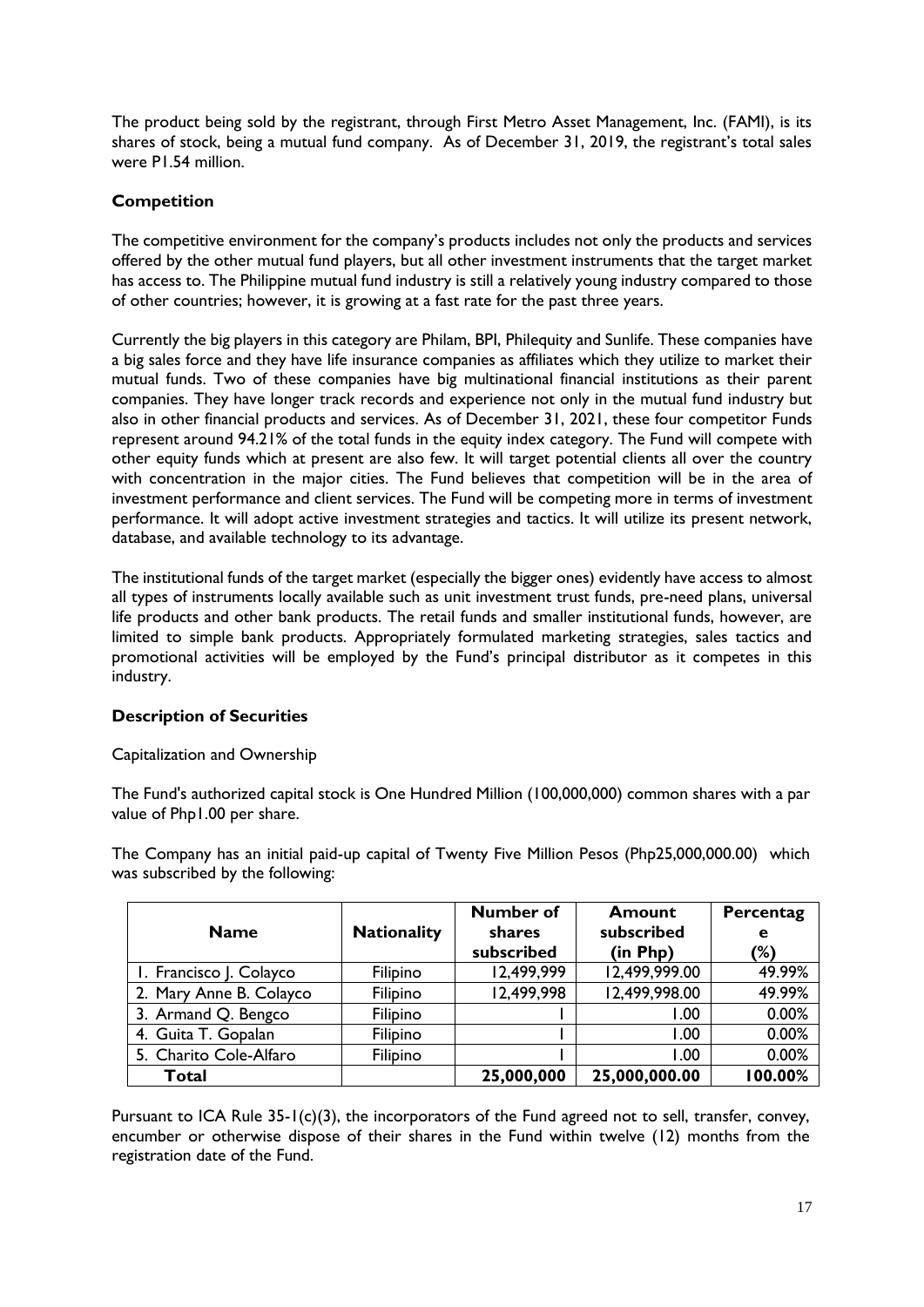There are no other material rights that common or preferred stockholders have nor there is any provision in the charter or by-laws of the issuer that would delay, deter or prevent a change in control of the registrant.

Each share of stock of the Fund is a voting stock with voting rights equal to every other outstanding share of stock and subject to the following:

Right of Redemption – The holder of any shares of stock of the Fund, upon presentation to the Fund or to any of the Fund's duly authorized representatives of the Confirmation Receipt or stock certificate, and upon filing of the duly accomplished redemption form, shall receive by way of redemption approximately his proportionate share in the Fund's current net assets or the cash equivalent thereof, i.e., the net current asset value per share, subject to existing laws and the By-Laws of the Fund.

Waiver of Pre-emptive Rights – No stockholder shall, because of his partnership of stock, have a preemptive or other right to purchase, subscribe for, or take any part of any stock or of any other securities convertible into or carrying options or warrants to purchase stock of the Fund. The Fund's Articles of Incorporation further provide that any part of such stock or other securities may at any time be issued, auctioned for sale, and sold or disposed of by the Fund pursuant to the resolution of its Board of Directors, to such persons and upon such terms as the Board may deem proper, without first offering such stock or securities or any part thereof to existing stockholders.

Restrictions on Transfer – No transfer of shares of the Fund, which would reduce the stock ownership or equity interest of Filipino citizens to less than the percentage required by applicable laws or regulations shall be caused or allowed to be recorded in the books of the Fund.

Distribution of Dividends - As provided for in the Fund's By-laws, the Board of Directors may make arrangements with its stockholders whereby dividends and/or other distributions may be reinvested in the Fund's securities in lieu of cash to be paid to the stockholders. The arrangement with shareholders shall be such that the dividends to be reinvested shall be valued at the net asset value per share of the Fund at the time said dividends are paid.

# **Properties**

The Registrant does not own any properties such as real estate, plant and equipment, mines, patents, etc.

#### **Affiliated Companies**

The Fund has no affiliated companies.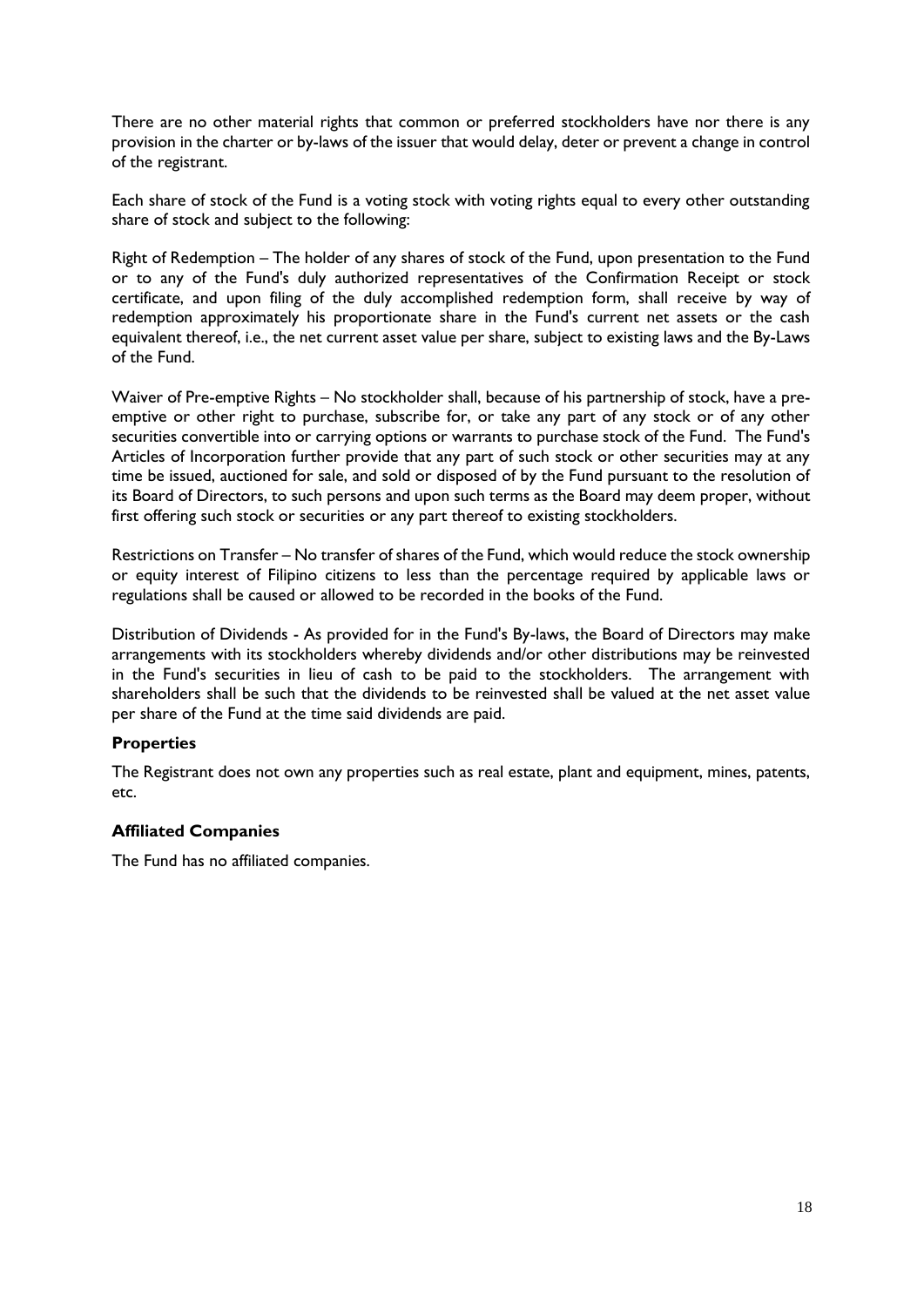## **PART III - SECURITIES OF THE REGISTRANT**

# **MARKET PRICE OF AND DIVIDENDS ON THE REGISTRANT'S COMMON EQUITY AND RELATED STOCKHOLDER MATTERS**

### **Market Information**

Below is the list of the highest and lowest Net Asset Value per Share (NAVPS) of the Fund for first quarter of 2022, and for the years 2021, 2020 and 2019.

| Year        |      | 1st Quarter | 2nd Quarter | 3rd Quarter | 4th Quarter |
|-------------|------|-------------|-------------|-------------|-------------|
| 2022        | High | 0.7999      |             |             |             |
|             | Low  | 0.7319      |             |             |             |
| <b>2021</b> | High | 0.7731      | 0.7201      | 0.7497      | 0.7966      |
|             | Low  | 0.6497      | 0.6261      | 0.6650      | 0.7413      |
| 2020        | High | 0.8559      | 0.7310      | 0.7072      | 0.7792      |
|             | Low  | 0.5287      | 0.5986      | 0.6347      | 0.6456      |
| 2019        | High | 0.9033      | 0.8965      | 0.9242      | 0.8999      |
|             | Low  | 0.8323      | 0.8304      | 0.8551      | 0.8299      |

There is no principal market where the Fund's shares are traded, not even in the Philippine Stock Exchange due to its nature as an open-end investment company. The Fund's shares shall be sold by First Metro Asset Management, Inc., its appointed Principal Distributor.

## **Dividends**

The fund has not issued cash dividends since its inception. The BOD of the Fund may decide to declare dividends from the unrestricted retained earnings of the Fund at a time and percentage as the same Board may deem proper and in accordance with law. Dividends, if any, are automatically re-invested.

The Fund may declare or pay dividends but limits those dividends to come from the Fund's accumulated undistributed net income, determined in accordance with good accounting practice and including profits or losses realized upon the sale of securities; or from the Fund's earned surplus so determined for the current or preceding fiscal year.

#### **Shareholders**

As of March 31, 2022, there are 528 shareholders of the Fund. \*On December 17, 2019, SEC approved the confidential treatment of the Top 20 shareholders of the Fund.

#### **Recent Sale of Unregistered Securities**

There are no securities of the registrant sold by it during the year which were not registered under the Code.

#### **Legal Proceedings:**

There are no pending material legal proceedings to which SALPHIN is a party since its inception in 2013.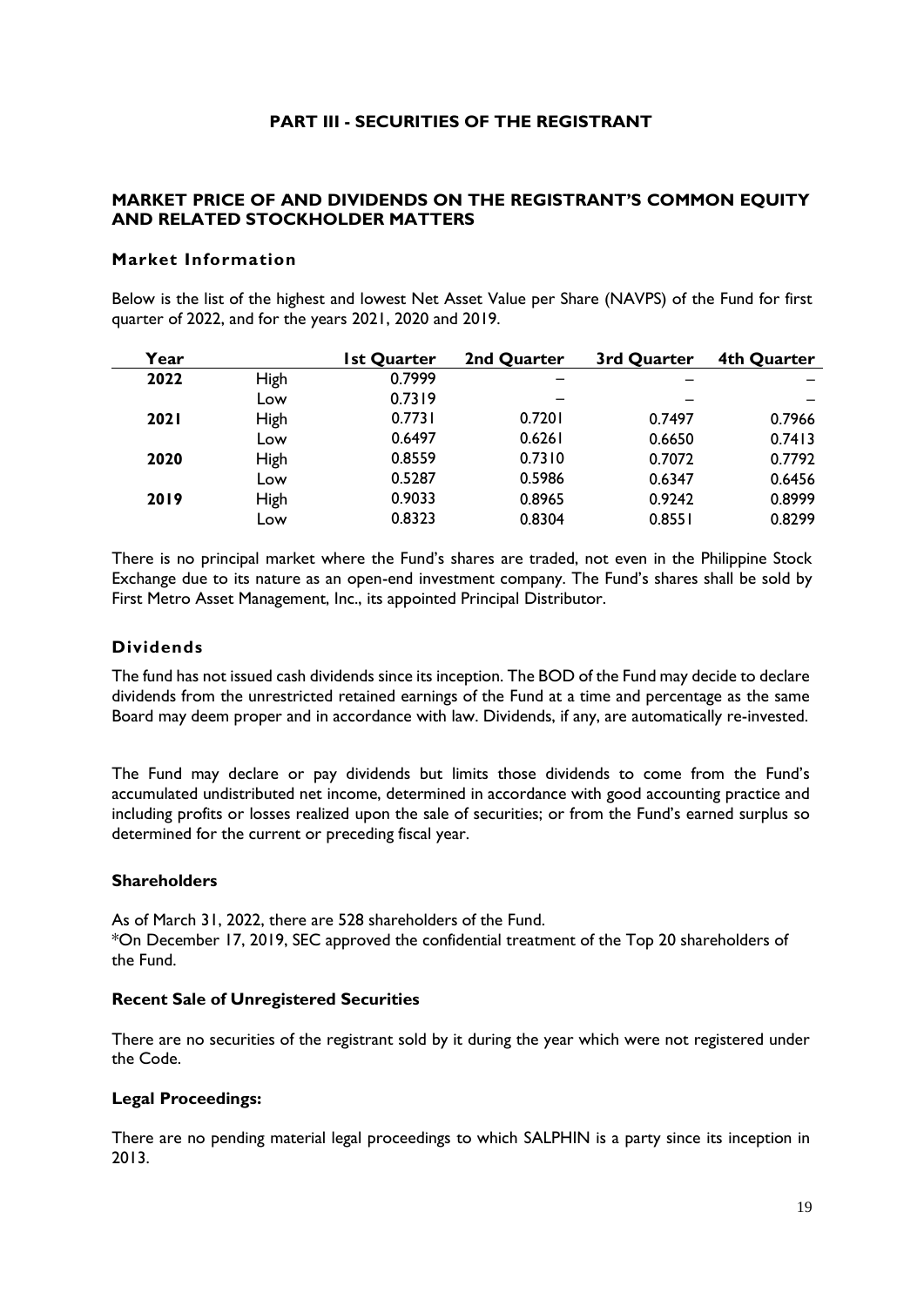#### **PART IV – MANAGEMENT DISCUSSION AND ANALYSIS**

The Fund's Statements of Financial Position and Statements of Comprehensive Income as of the period ended March 2022 and years ended December 31, 2021, 2020 and 2019 are presented below:

#### **Statements of Financial Position**

#### FIRST METRO SAVE AND LEARN PHILIPPINE INDEX FUND (SALPHIN), INC. **INTERIM STATEMENTS OF FINANCIAL POSITION**

|                                                                                              | As of          |                   |  |
|----------------------------------------------------------------------------------------------|----------------|-------------------|--|
|                                                                                              | March 31, 2022 | December 31, 2021 |  |
|                                                                                              | (Unaudited)    | (Audited)         |  |
| <b>ASSETS</b>                                                                                |                |                   |  |
| Cash and cash equivalents                                                                    | P1,975,931     | #2,669,695        |  |
| Financial assets at fair value through profit or loss                                        | 92,658,060     | 89,048,045        |  |
| Receivables                                                                                  | 417,890        | 31,848            |  |
| Other assets                                                                                 | 485,291        | 485,291           |  |
|                                                                                              | P95.537,172    | P92.234,879       |  |
| <b>LIABILITIES AND EQUITY</b><br><b>LIABILITIES</b><br>Accounts payable and accrued expenses | P673,072       | P595,916          |  |
| <b>EQUITY</b>                                                                                |                |                   |  |
| Capital stock                                                                                | 122,362,586    | 120,068,547       |  |
| Additional paid-in capital                                                                   | 1,405,238      | 1,405,238         |  |
| Deficit                                                                                      | (28,903,724)   | (29.834.822)      |  |
|                                                                                              | 94,864,100     | 91,638,963        |  |
|                                                                                              | P95.537.172    | P92 234 879       |  |

## **Statements of Comprehensive Income**

FIRST METRO SAVE AND LEARN PHILIPPINE INDEX FUND (SALPHIN), INC. **INTERIM STATEMENTS OF COMPREHENSIVE INCOME** 

|                                            | For the Period Ended March 31 |              |
|--------------------------------------------|-------------------------------|--------------|
|                                            | (Unaudited)                   |              |
|                                            | 2022                          | 2021         |
| <b>INVESTMENT INCOME</b>                   |                               |              |
| Trading and securities gain (loss)         | P1,563,277                    | (P7.795.420) |
| Dividend income                            | 771,075                       | 567,681      |
| Interest income                            | 177                           |              |
|                                            | P <sub>2.334.528</sub>        | (7,227,738)  |
| <b>EXPENSES</b>                            |                               |              |
| Management and retainer's fees             | 451,974                       | 375,528      |
| Taxes and licenses                         | 91.872                        | 146.284      |
| Directors' and officers' fees              | 85,466                        | 96,466       |
| Professional fees                          | 71,243                        | 71,243       |
| Broker's commissions                       | 59,615                        | 25,507       |
| Transaction charges                        | 55,496                        | 10,364       |
| Custodian fees                             | 39,300                        | 39,300       |
| Fund admin fees                            | 4,035                         |              |
| 4,620<br>Miscellaneous                     | 25,000                        |              |
|                                            | 863,621                       | 789,692      |
| <b>INVESTMENT INCOME (LOSS) BEFORE TAX</b> | 1,470,907                     | (8,017,430)  |
| PROVISION FOR FINAL TAX                    |                               |              |
| NET INVESTMENT INCOME (LOSS) / TOTAL       |                               |              |
| <b>COMPREHENSIVE INCOME (LOSS)*</b>        | 1,470,907                     | (8,017,430)  |
| <b>EARNINGS (LOSS) PER SHARE</b>           | P <sub>0.0121</sub>           | (P0.0718)    |

\*There are no other comprehensive income items for the period ended March 31, 2022 and 2021.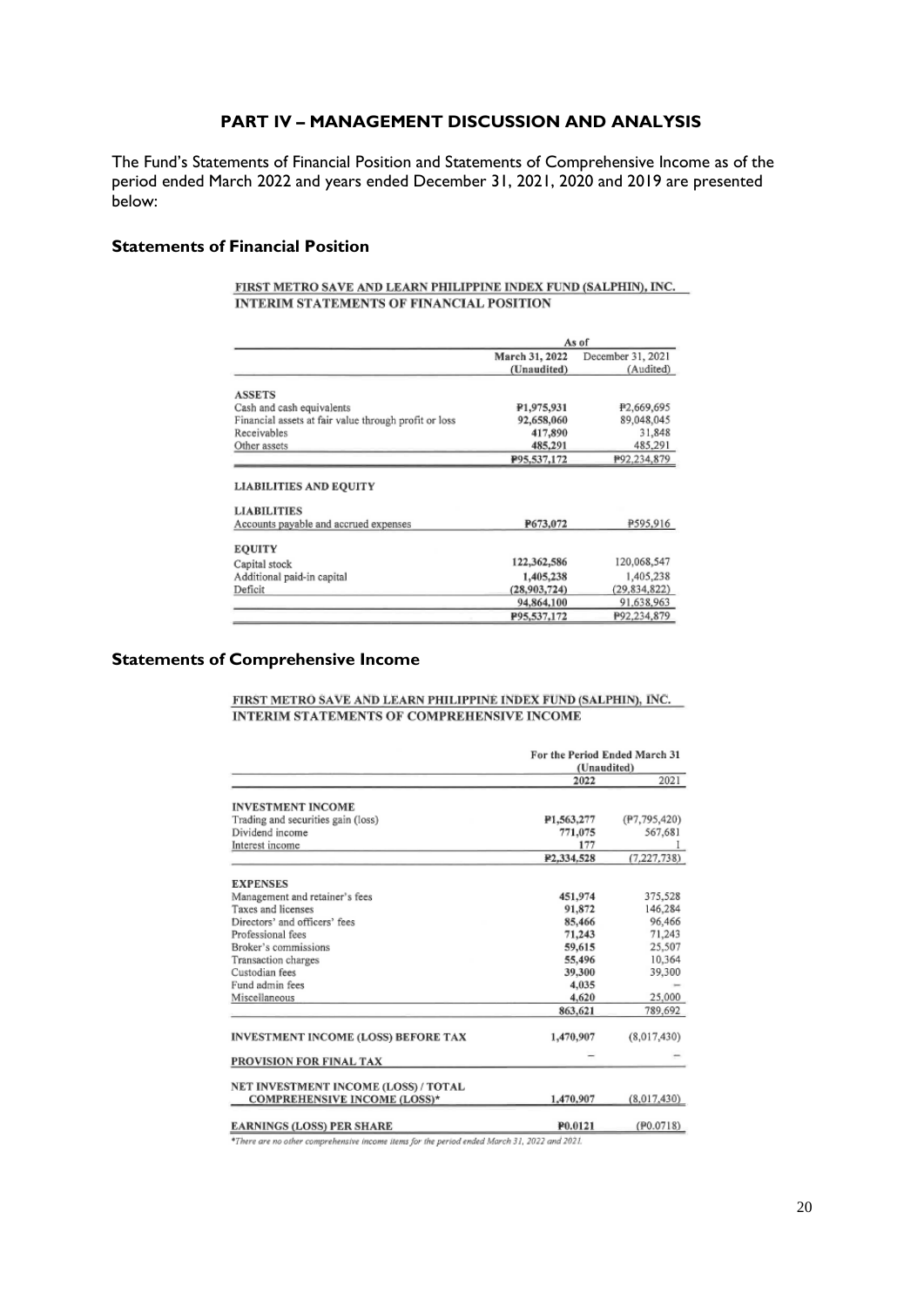## *Financial Position (March 31, 2022 vs. December 31, 2021)*

As of March 31, 2022, the Fund's total assets ended at P95.54 million, higher by 3.58% or P3.30 million from P92.23 million as of December 31, 2021. Total liabilities increase by 12.95% or P0.08 million from P0.60 million to P0.67 million as of reporting date. The changes in total assets and liabilities are primarily due to the movements in the following accounts:

### *a) Cash in banks*

This account represent the Fund's savings and checking accounts in local banks. Cash in banks earn interest at the respective bank deposit rates. The decrease of P0.70 million or 25.99% from P2.67 million to P1.98 million was due to the payment of funds from redemptions of clients during the period.

## *b) Financial assets at FVTPL*

This account consists of investments in equity securities. The increase of 4.05% or P3.61 million from P89.05 million to 1192.66 million was due to result of changes in the fair value of investments during the quarter. As of March 31, 2022 and December 31, 2021, this account include fair value gain of Pl.76 million and P7.7 million fair value loss, respectively.

## *c) Receivables*

This amount is composed of dividends receivable. The increase ofl10.39 million from 110.03 million to P0.42 million was due to higher cash dividends declared but not yet collected as of reporting date.

#### *d) Other assets*

This account remained at P0.49 million which pertains to creditable withholding taxes of the Fund.

### *e) Accounts payable and accrued expenses*

This account consists of due to brokers, accounts payable, payable to FAMI, accrued expenses, withholding tax and documentary stamp tax (DST) payable. The increase of 12.95% or P0.07 million from P0.60 million to P0.67 million was due to higher payable to FAMI and accruals during the period.

# *f) Equity*

The Fund's equity is comprised of its capital stock, additional paid-in capital and retained earnings. The increase of P3.22 million or 3.52% from 1191.64 million to P94.86 million was mainly due to the net effect of subcriptions and net income recognized during the period.

Capital Stock ended at P122.36 million, an increase of 1.91% or P2.29 million from P120.07 million, mainly due to subscriptions during the period. The Fund's authorized capital stock remained at P200.00 million with par value of Pl.00 per share. As of March 31, 2022 and December 31, 2021, the total issued and outstanding shares were 122,362,586 and 120,068,547, respectively, while the total number of holders of redeemable common shares is 528 and 492, respectively.

Additional paid-in capital remained at Pl .41 million this year.

Deficit decreased by P0.93 million or 3.12% from P29.83 million to P28.90 million mainly due to the results of operations recognized during the year.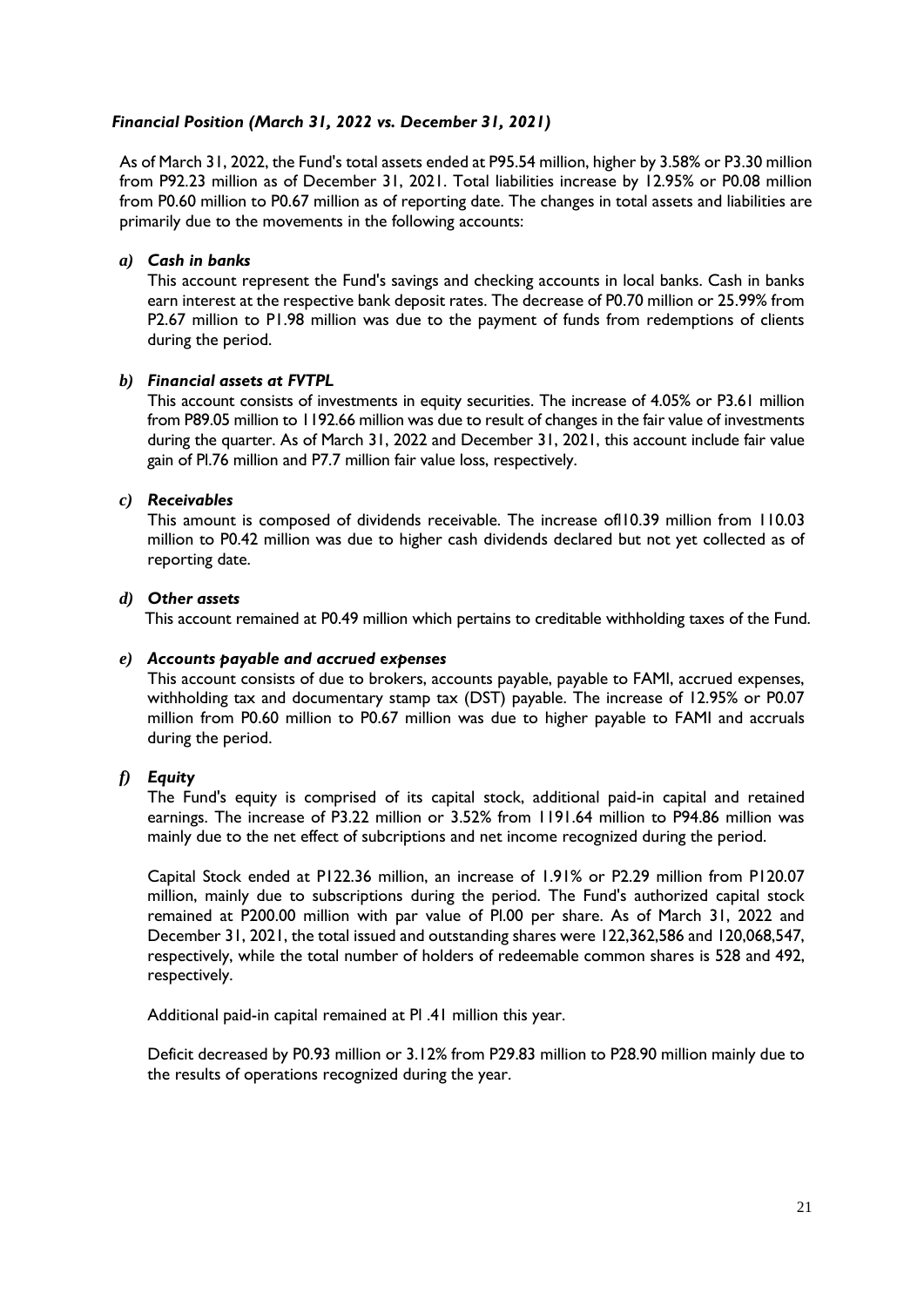## *Results of Operations*

For the quarter ended March 31, 2022, the Fund realized a net income of P11.47 million, higher by P19.49 million from same period last year's net loss of P18.02 million. Detailed discussions on the changes in the statement of income accounts are as follows:

## *a) Trading and securities gain (loss)*

This account includes realized and unrealized gains or losses from investment in stocks. The increase of P9.36 million or 120.05% from last year's loss of P17.80 million to P11.56 million gain was mainly due to result of changes in fair value of equity securities during the period.

#### *b) Dividend income*

This account increased by P10.20 million or 35.83% from P10.57 million to P10.77 million mainly due to higher cash dividend earned from equity securities during the period.

#### *c) Interest income*

This account pertains to interest income earned from cash and cash equivalents during the period.

#### *d) Management and retainer's fee*

This account increased by P0.08 million or 20.36% from last year's P0.38 million to P0.45 million mainly due to higher management fees relative to the increase in the Fund's net assets.

#### *e) Taxes and licenses*

This account pertains to taxes other than income tax, such as DST and local taxes. The decrease of P10.05 million or 37.20% from last year's P10.15 million to PO.IO million was mainly due to lower DST paid during the period.

# *f) Custodian fees*

This account totaled P10.04 million and this pertains to payment for the custody of the Fund's investments during the period.

#### *g) Professional fees*

This account totaled P10.07 million and this represents audit fees and other professional fees incurred by the Fund during the period.

#### *h) Broker's commission*

This account pertains to fees paid to brokers for executing trade transactions. The increase of P10.03 million or 133.72% from P10.03 million last year to P10.06 million was due to higher brokers' commission incurred during the period.

# *i) Directors' and officers' fees*

This account pertains to per diem of the Fund's officers and directors during board meetings and annual stockholders' meeting. The decrease of P10.01 million or 11.40% from P10.96 million and P10.85 million was due to lower attendees during the period.

# *j) Transaction Charges*

This account increased by 435.47% or P10.05 million mainly due to higher transaction cost incurred during the year.

#### *k) Miscellaneous expenses*

This account consists of membership fee and dues and bank charges paid by the Fund. The decrease of P0.02 million or 81.52% was due to lower other expenses incurred during the period.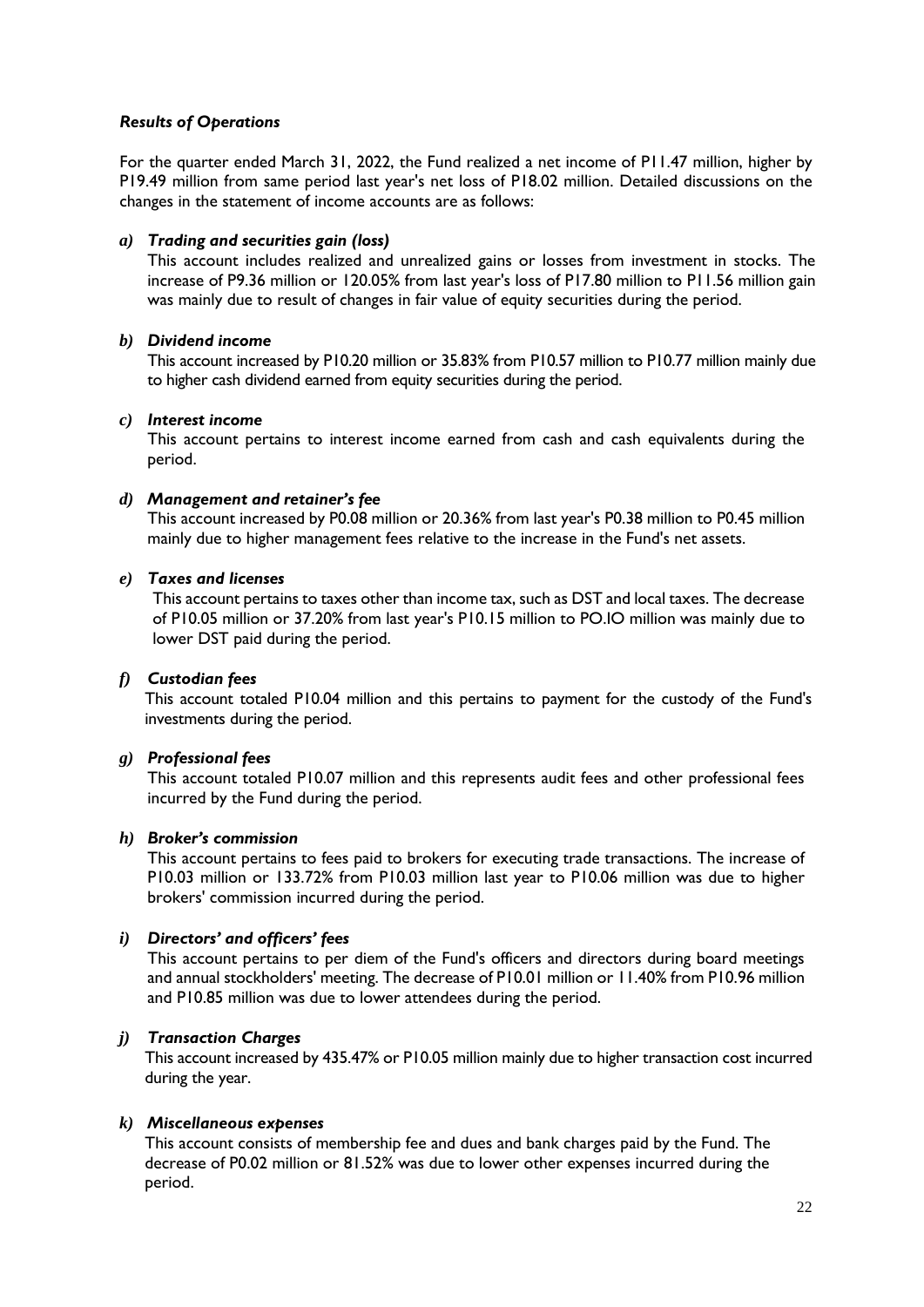# **2021**

# *Financial Position (December 31, 2021 vs. December 31, 2020)*

The Fund ended the year 2021 with total assets at P92.23 million, higher by P11.32 million or 13.98% from P80.92 million last year. Total liabilities decreased by P0.48 million or 44.58% from P1.08 million to P0.60 million during the year.

The changes in total assets and liabilities are primarily due to the movements in the following accounts:

# **a) Cash in banks**

This account represents the Fund's savings and checking accounts in local banks. Cash in banks earn interest at the respective bank deposit rates. The decrease of P0.16 million or 5.53% from P2.83 million to P2.67 million was due to redemptions during the year.

# **b) Financial assets at FVTPL**

This account consists of investments in equity securities. The increase of P11.48 million or 14.79%from P77.57 million to P89.05 million was mainly due to purchase of various equity securities.

# **c) Receivables**

This account solely pertains to dividends receivable. The decrease of 10.75% from P0.04 million to P0.03 million this year was mainly due to lower dividend declaration made by Investee Companies as of reporting date.

# **d) Other assets**

This account remained at P0.49 million which pertains to creditable withholding taxes of the Fund.

# **e) Accounts payable and accrued expenses**

Accounts payable and accrued expenses consisting of due to brokers, accounts payable, payable to FAMI, accrued expenses, withholding tax and documentary stamp tax (DST) payable. The decrease of P0.48 million or 44.58% from P1.08 million to P0.60 million was mainly due to lower accounts payable and payable to FAMI this year.

# **f) Equity**

The Fund's equity is comprised of its capital stock, additional paid-in capital and deficit. The increase of P11.80 million or 14.77% from P79.84 million to P91.64 million was mainly due to the net effect of subscriptions over redemption and net loss incurred during the year.

Capital Stock ended at P120.07 million, an increase of P17.23 million or 16.76% from P102.84 million mainly due to subscriptions during the year. On October 12, 2018, the Fund's authorized capital stock with par value of P1.00 per share increased to P2.00 billion from P1.00 billion. As of December 31, 2021 and 2020, the total issued and outstanding shares were 120,068,547 and 102,836,837, respectively, while the total number of holders of redeemable common shares is 517 and 447, respectively.

Additional paid-in capital went down by P2.98 million or 67.94% from P4.38 million to P1.41 million mainly due to net redemptions made during the year.

Deficit increased by P2.46 million or 8.98% from P27.38 million to P29.83 million mainly due to the results of operations recognized during the year.

# **Results of Operations**

For the year ended December 31, 2021, the Fund incurred a net loss of P0.68 million, an increase of P1.98 million or 74.52% from last year's net loss of P2.66 million.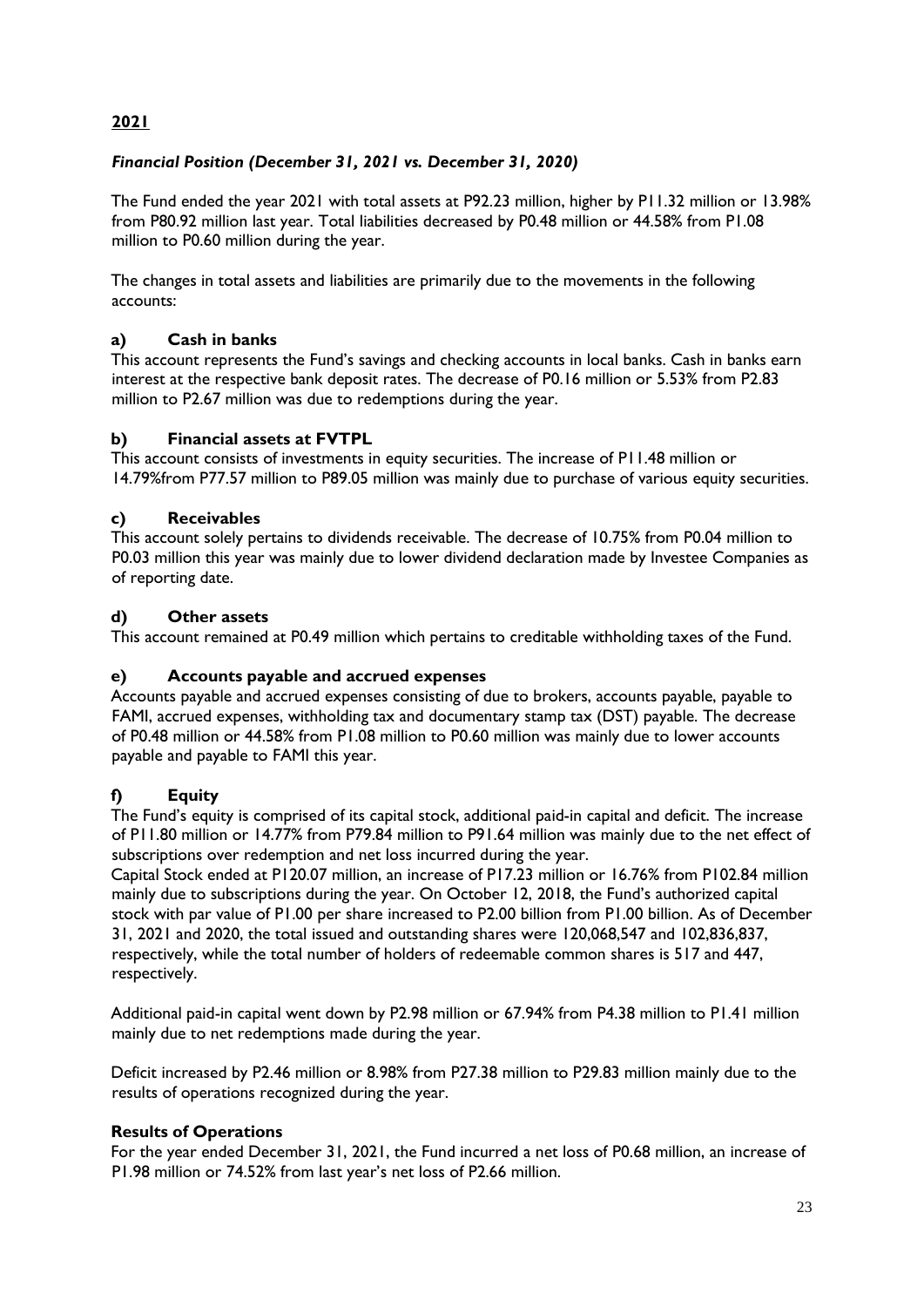The highlights of the results of operations for the year are as follows:

# **a) Trading and securities gain (loss)**

This account includes realized and unrealized gains or losses from investment in stocks. The increase of P1.64 million or 142.37% from last year's loss of P1.15 million to P0.49 million gain this year was mainly due to realized gain from the sale and unrealized loss from changes in fair value of equity securities during the year.

# **b) Dividend income**

This account increased by P0.46 million or 47.72% from P0.97 million to P1.43 million mainly due to higher cash dividend earned from equity securities during the year.

# **c) Interest income**

This account decreased by 0.86% mainly due to lower interest income earned from cash in bank during the year.

# **d) Miscellaneous income**

This account remained at P0.07 million for the years 2021 and 2020.

# **e) Management and retainer's fee**

This account rose by P0.49 million or 37.76% from last year's P1.30 million to P1.79 million mainly due to the higher management fees relative to the increase in the Fund's net assets.

# **f) Taxes and licenses**

This account pertains to taxes other than income tax, such as DST and local taxes. The decrease of P0.05 million or 14.27% from last year's P0.37 million to P0.32 million was mainly due to lower DST paid during the year.

# **g) Custodian fees**

This account totaled P0.16 million and this pertains to payment of fees to the custodian of the Fund.

# **h) Professional fees**

This account represents audit fees and other professional fees incurred by the Fund. This account remained steady at P0.16 million in 2021 and 2020.

# **i) Broker's commission**

This account pertains to fees paid to brokers for executing trade transactions. The increase of P0.02 million or 24.31% from last year's P0.10 million to P0.12 million was mainly due to higher broker's commission incurred during the year.

# **j) Directors' and officers' fees**

This account pertains to per diem of the BOD and officers during annual stockholders' meeting and board meetings. The decrease of P0.22 million or 72.68% from last year's P0.30 million to P0.08 million was mainly due to lower per diem paid during the year.

# **k) Transaction Charges**

This account resulted to nil in 2021 and P0.004 million during 2020.

# *l)* **Miscellaneous expenses**

This account consists of membership fee and dues, annual stockholders meeting expenses, bank charges and postage and mailing fees paid by the Fund. This account totaled P0.04 million during the year, a decrease of P0.06 million or 62.53% compared last year's P0.10 million.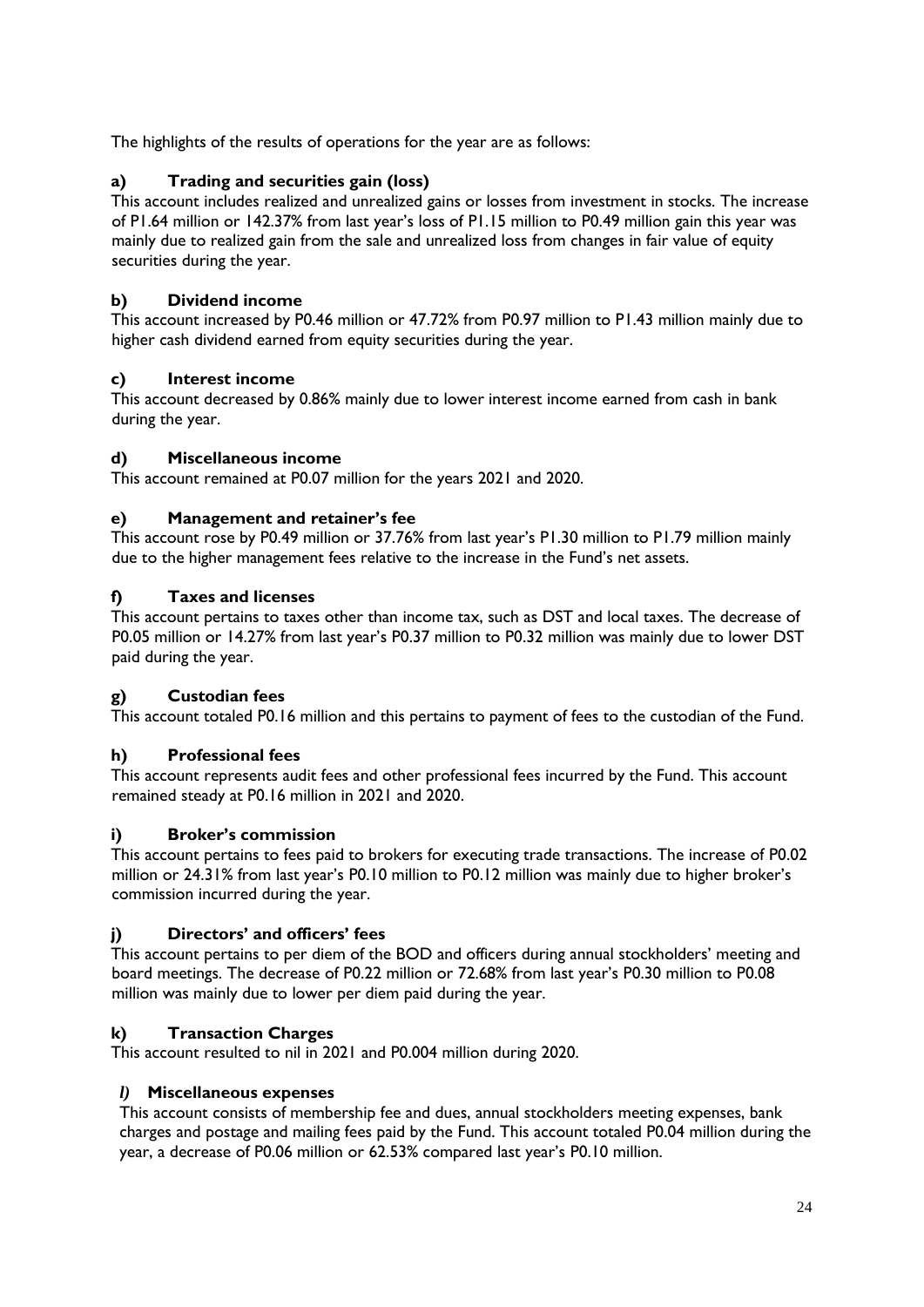# **2020**

# *Financial Position (December 31, 2020 vs. December 31, 2019)*

The Fund ended the year 2020 with total assets at P80.92 million, higher by P18.96 million or 30.61% from P61.96 million last year. Total liabilities increased by P0.64 million or 146.68% from P0.44 million to P1.08 million during the year.

The changes in total assets and liabilities are primarily due to the movements in the following accounts:

## *a) Cash and cash equivalents*

This account represents the Fund's savings and checking accounts in local banks. Cash in banks earn interest at the respective bank deposit rates. The increase of P1.32 million or 87.25% from P1.51 million to P2.83 million was due to subscriptions for the period. This account represents the Fund's saving and checking accounts.

## *b) Financial assets at FVTPL*

This account consists of investments in equity securities. The increase of P17.68 million or 29.52% from P59.89 million to P77.57 million was mainly due to purchase of various equity securities.

## *c) Receivables*

This account solely pertains to dividends receivable. The decrease of P0.03 million or 45.41% from P0.07 million to P0.04 million was due to lower dividend declaration made by Investee Companies as of December 31, 2020.

## *d) Other assets*

This account remained at P0.49 million which pertains to creditable withholding taxes of the Fund.

#### *e) Accounts payable and accrued expenses*

Accounts payable and accrued expenses consisting of due to brokers, accounts payable, payable to FAMI, accrued expenses, withholding tax and documentary stamp tax (DST) payable. The increase of P0.64 million or 146.68% from P0.44 million to P1.08 million was mainly due to higher accounts payable and payable to FAMI this year.

# *f) Equity*

The Fund's equity is comprised of its capital stock, additional paid-in capital and deficit. The increase of P18.32 million or 22.95% from P61.52 million to P79.84 million was mainly due to the net effect of subscriptions over redemption and net loss incurred during the year.

*Capital Stock* ended at P102.84 million, an increase of P30.76 million or 42.68% from P72.07 million mainly due to subscriptions during the year. On October 12, 2018, the Fund's authorized capital stock with par value of P1.00 per share increased to P2.00 billion from P1.00 billion. As of December 31, 2020 and 2019, the total issued and outstanding shares were 102,836,837 and 72,074,067, respectively, while the total number of holders of redeemable common shares is 447 and 347, respectively.

*Additional paid-in capital* went down by P9.78 million or 69.04% from P14.16 million to P4.38 million mainly due to subscriptions made during the year.

*Deficit* increased by P2.67 million or 10.77% from P24.72 million to P27.38 million mainly due to the results of operations recognized during the year.

# *Results of Operations*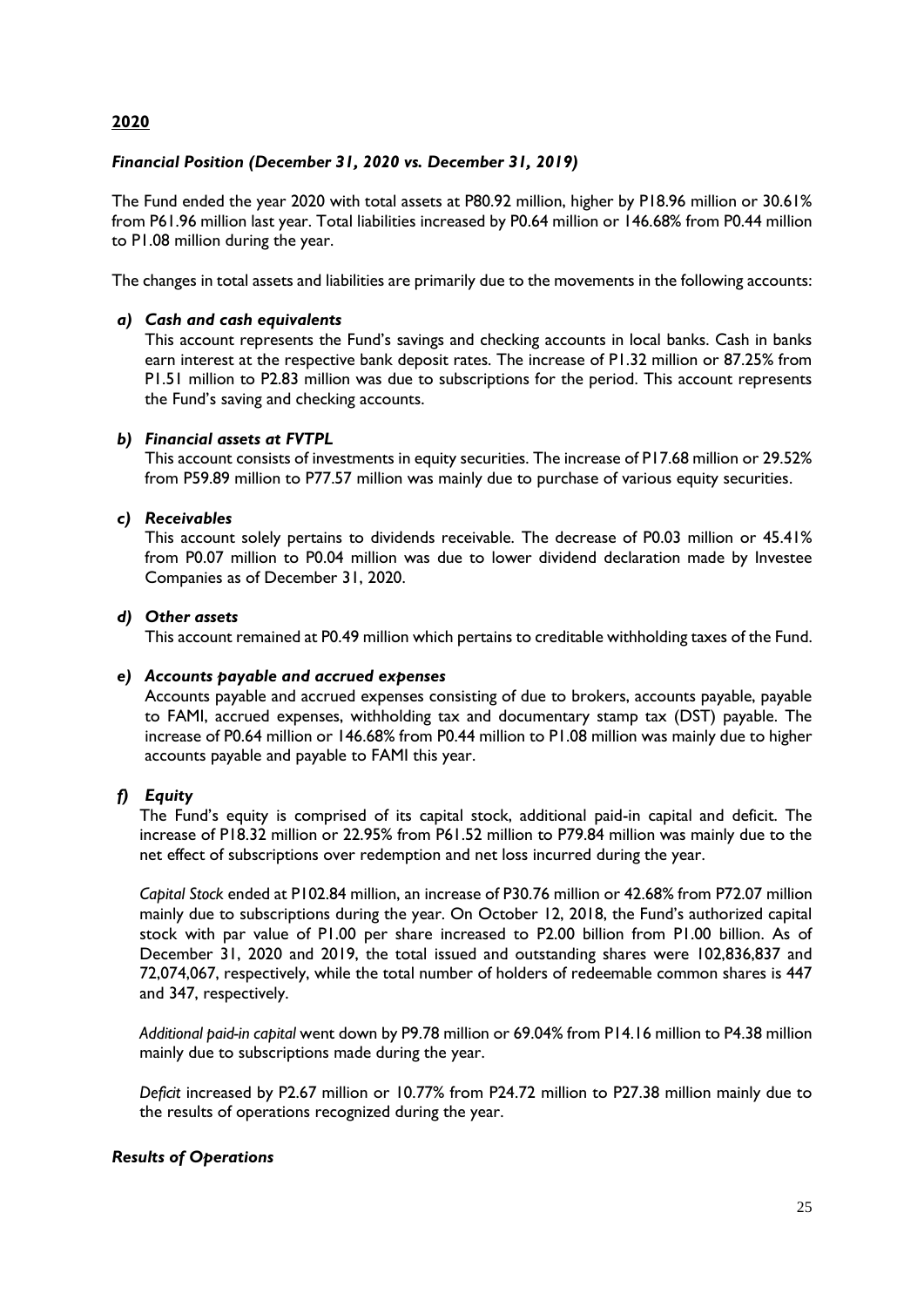For the year ended December 31, 2020, the Fund incurred a net loss of P2.66 million, a decrease of P4.49 million or 245.89% from last year's net income of P1.82 million.

The highlights of the results of operations for the year are as follows:

#### *a) Trading and securities gain (loss)*

This account includes realized and unrealized gains or losses from investment in stocks. The decrease of P4.57 million or 133.78% from last year's gain of P3.42 million to P1.15 million loss this year was mainly due to realized loss from the sale and unrealized loss from changes in fair value of equity securities during the year.

#### *b) Dividend income*

This account decreased by P0.18 million or 16.03% from P1.15 million to P0.97 million mainly due to lower cash dividend earned from equity securities during the year.

#### *c) Interest income*

This account increased by 41.97% mainly due to higher interest income earned from cash in bank during the year.

#### d) *Miscellaneous income*

This account increased by P0.07 million mainly due to higher miscellaneous income earned during the year.

#### *e) Management and retainer's fee*

This account declined by P0.26 million or 16.60% from last year's P1.56 million to P1.30 million mainly due to the lower management fees relative to the decrease in the Fund's net assets.

#### *f) Taxes and licenses*

This account pertains to taxes other than income tax, such as DST and local taxes. The increase of P0.26 million or 240.24% from last year's P0.11 million to P0.37 million was mainly due to higher DST paid during the year.

#### *g) Directors' and officers' fees*

This account pertains to per diem of the BOD and officers during annual stockholders' meeting and board meetings. The increase of P0.03 million or 11.03% from last year's P0.27 million to P0.30 million was mainly due to higher per diem paid during the year.

#### *h) Custodian fees*

This pertains to payment of fees to the custodian of the Fund. This account totaled P0.16 million this year with a minimal increase of 5.08% compared with last year's P0.15 million.

#### *i) Professional' fees*

This account represents audit fees and other professional fees incurred by the Fund. This account remained steady at P0.16 million on 2020 and 2019.

#### *j) Broker's commission*

This account pertains to fees paid to brokers for executing trade transactions. The decrease of P0.07 million or 42.30% from last year's P0.17 million to P0.01 million was mainly due to lower brokers' commission incurred during the year.

#### *k) Transaction Charges*

This account decreased by P0.01 million or 76.42% mainly due to lower transaction cost incurred during the year.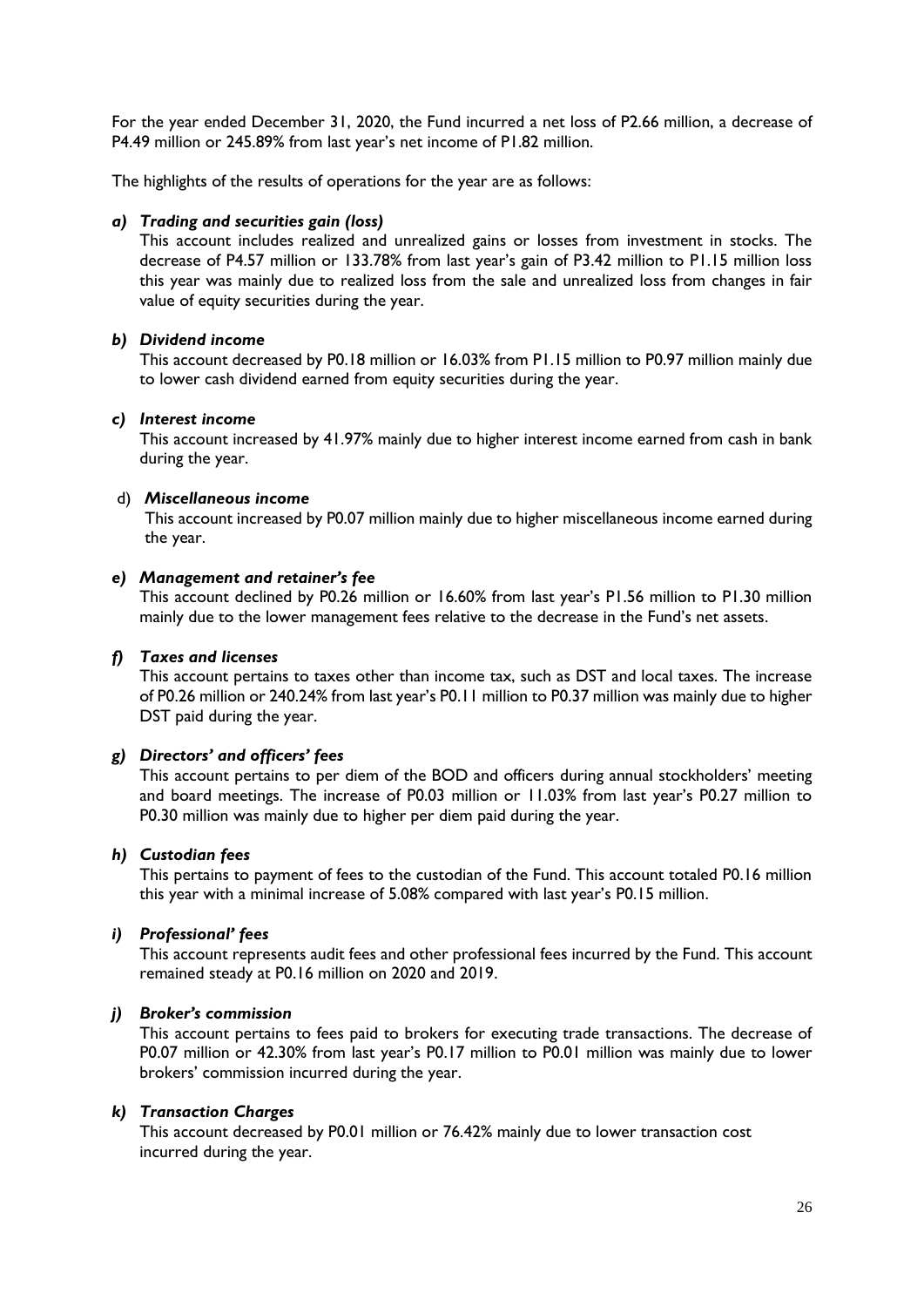## *l) Miscellaneous expenses*

This account consists of membership fee and dues, annual stockholders meeting expenses, bank charges and postage and mailing fees paid by the Fund. This account totaled P0.10 million with minimal decrease of 8.14% compared last year's P0.11 million.

# **2019**

## *Financial Position*

The Fund ended the year 2019 with total assets at P61.96 million, lower by P7.20 million or 10.42% from #69.16 million last year. Total liabilities decreased by #0.19 million or 29.87% from #0.62 million to P0.44 million during the year.

The changes in total assets and liabilities are primarily due to the movements in the following accounts:

# *a) Cash and cash equivalents*

This account represents the Fund's savings and checking accounts in local banks. Cash in banks earn interest at the respective bank deposit rates. The decrease of P6.29 million or 80.65% from  $P7.80$  million to  $P1.51$  million was due to payments of redemption of clients during the year.

## *b) Financial assets at FVTPL*

This account consists of investments in equity securities. The decrease of #0.95 million or 1.56% from  $P60.84$  million to  $P59.89$  million was mainly due to sales of securities during the year.

## *c) Receivables*

This account solely pertains to dividends receivable. The increase of  $P0.03$  million or 110.10% from P0.03 million to P0.07 million was due to uncollected cash dividends as of reporting date.

#### *d) Other assets*

This account remained at P0.49 million which pertains to creditable withholding taxes of the Fund.

#### *e) Accounts payable and accrued expenses*

Accounts payable and accrued expenses consisting of due to brokers, accounts payable, payable to FAMI, accrued expenses, withholding tax and documentary stamp tax (DST) payable. The decrease of P0.19 million or 29.87% from P0.62 million to P0.44 million was mainly due to lower accounts payable and payable to FAMI this year.

# *f) Equity*

The Fund's equity is comprised of its capital stock, additional paid-in capital and deficit. The decrease of P7.02 million or 10.24% from P68.54 million to P61.52 million was mainly due to the net effect of redemptions and net income recognized during the year.

*Capital Stock* ended at P72.07 million, a decrease of P9.84 million or 12.01% from P81.91 million mainly due to redemptions during the year. The Fund's authorized capital stock with par value of =P1.00 per share increased to =P2.00 billion from =P1.00 billion last year. As of December 31, 2019 and 2018, the total issued and outstanding shares were 72,074,067 and 81,910,194, respectively, while the total number of holders of redeemable common shares is 347 and 387, respectively.

*Additional paid-in capital* went down by P0.18 million or 1.28% from P14.34 million to P14.16 million mainly due to redemptions made during the year.

*Deficit* decreased by **P3.00** million or 10.83% from **P27.72** million to **P24.72** million mainly due to the results of operations recognized during the year.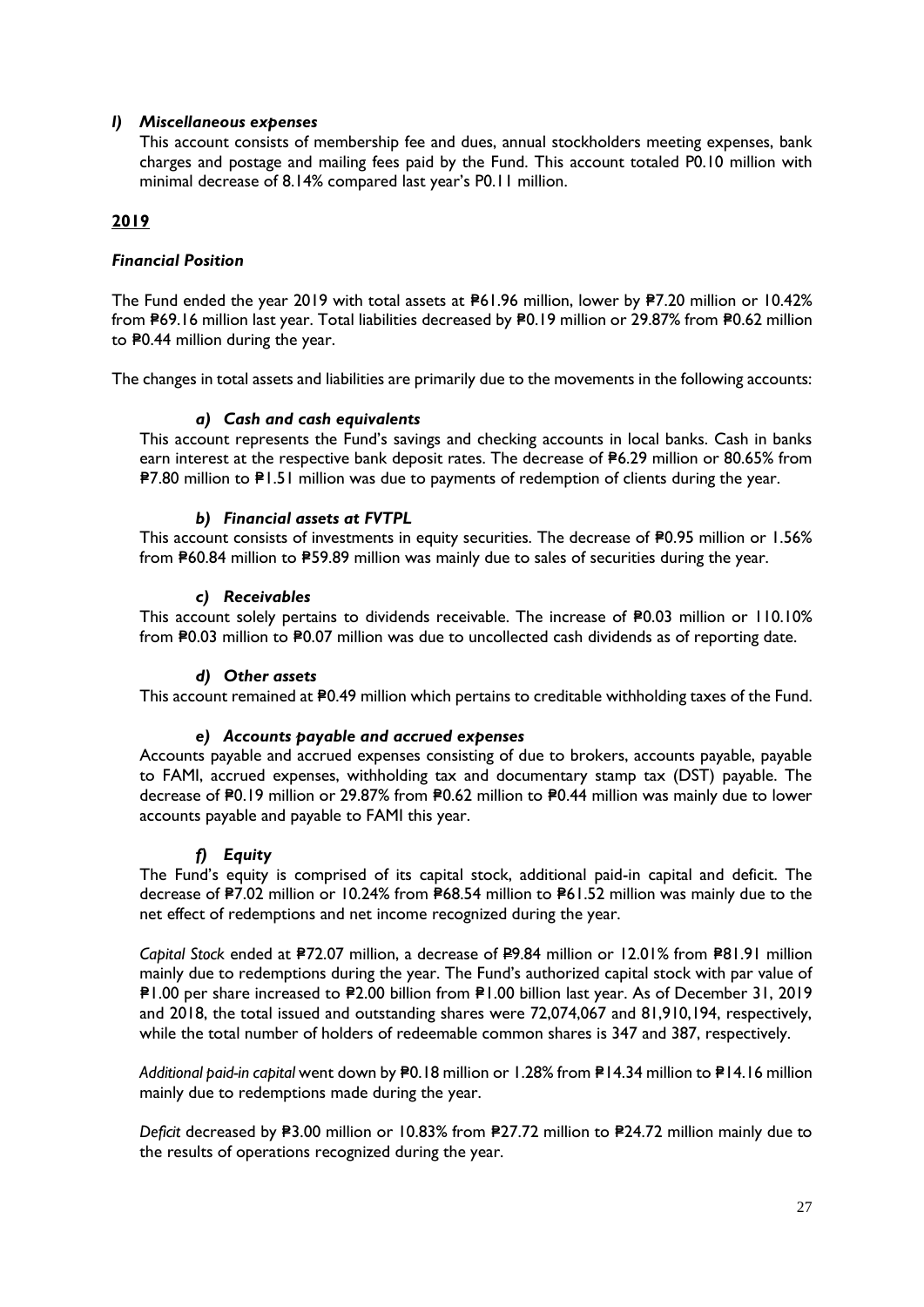## *Results of Operations*

For the year ended December 31, 2019, the Fund realized a net income of  $P1.82$  million, an increase of  $PI8.99$  million or 110.63% from last year's net loss of  $PI7.16$  million.

The highlights of the results of operations for the year are as follows:

#### *a) Trading and securities gain (loss)*

This account includes realized and unrealized gains or losses from investment in stocks. The increase of P17.12 million or 124.96% from last year's loss of P13.70 million to P3.42 million gain this year was mainly due to higher realized gain from the sale and unrealized gain from changes in fair value of equity securities during the year.

#### *b) Dividend income*

This account decreased by P0.14 million or 10.72% from P1.29 million to P1.15 million mainly due to lower cash dividend earned from equity securities during the year.

#### *c) Interest income*

This account declined by P0.02 million or 89.30% mainly due to lower interest income earned from cash and cash equivalents during the year.

#### *d) Miscellaneous income*

This account decreased by P0.13 million or 99.61% mainly due to lower miscellaneous income earned during the year.

#### *e) Management and retainer's fee*

This account dropped by P0.48 million or 23.73% from last year's P2.04 million to P1.56 million mainly due to the decline in management fees relative to the decrease in the Fund's net assets.

#### *f) Directors' and officers' fees*

This account pertains to per diem of the BOD and officers during annual stockholders' meeting and board meetings. The increase of  $P0.05$  million or 25.01% from last year's  $P0.22$  million to =P0.27 million was mainly due to higher per diem paid during the year.

#### *g) Broker's commission*

This account pertains to fees paid to [brokers](http://financial-dictionary.thefreedictionary.com/Broker) for [executing](http://financial-dictionary.thefreedictionary.com/Execution) [trade](http://financial-dictionary.thefreedictionary.com/Trade) transactions. The decrease of =P0.61 million or 78.01% from last year's =P0.79 million to =P0.17 million was mainly due to lower brokers' commission incurred during the year.

#### *h) Professional' fees*

This account represents audit fees and other professional fees incurred by the Fund. The increase of P0.04 million or 36.72% from last year's P0.11 million to P0.16 million was mainly due to lower professional fees incurred during the year.

#### *i) Custodian fees*

This pertains to payment of fees to the custodian of the Fund. This account totaled  $P0.15$  million this year with a minimal decrease of  $3.47%$  compared with last year's  $P0.16$  million.

## *j) Taxes and licenses*

This account pertains to taxes other than income tax, such as DST and local taxes. The decrease of P0.56 million or 83.49% from last year's P0.67 million to P0.11 million was mainly due to lower DST paid during the year.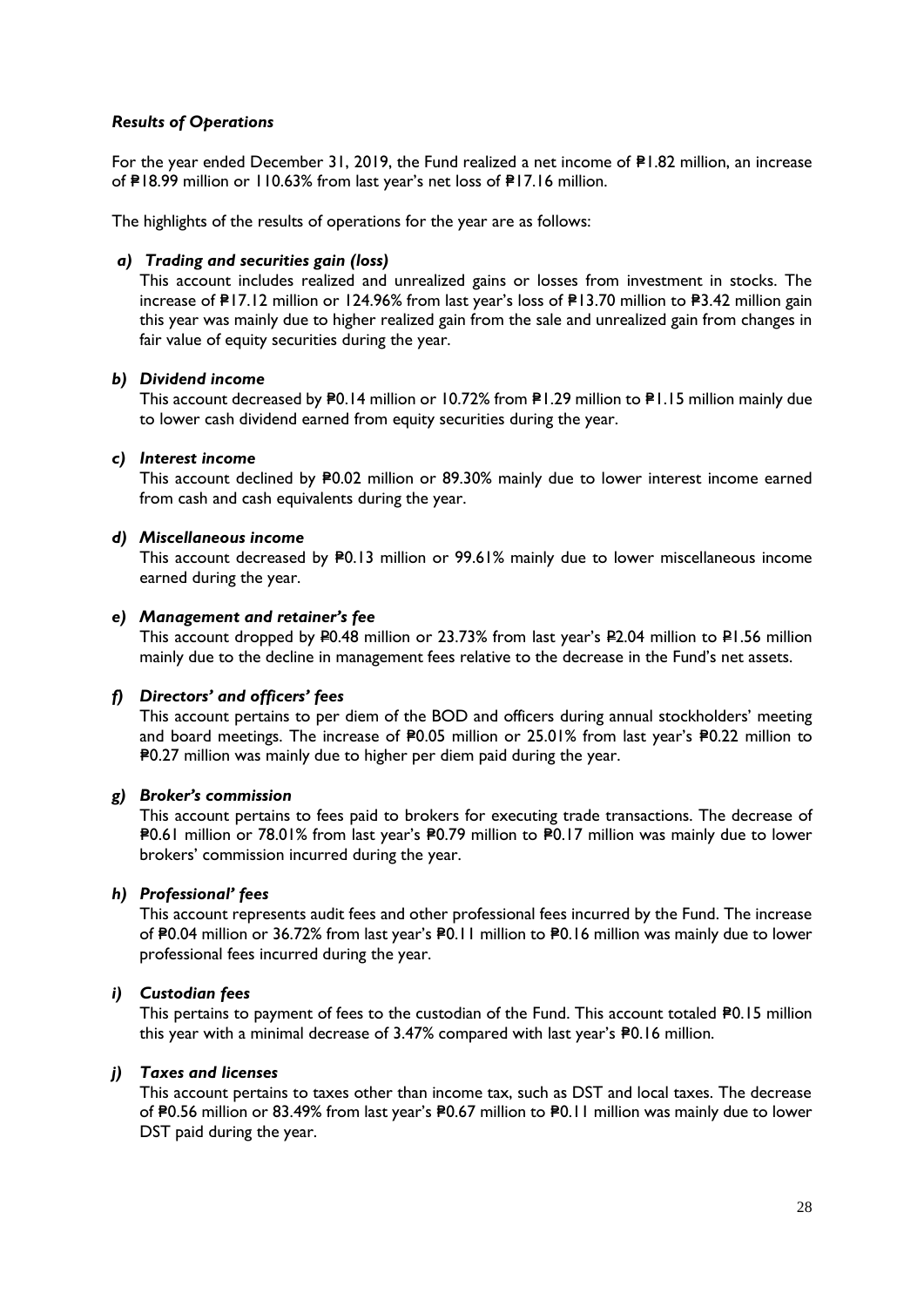## *k) Transaction Charges*

This account decreased by P0.03 million or 67.67% from P0.05 million to P0.02 million mainly due to lower transaction cost incurred during the year.

## *l) Miscellaneous expenses*

This account consists of membership fee and dues, annual stockholders meeting expenses, bank charges and postage and mailing fees paid by the Fund. This account totaled P0.11 million with minimal increase of 4.49% compared last year.

## **Plan of Action**

FAMI is licensed by SEC to act as Investment Company Adviser/Manager, Administrator and Principal Distributor of mutual funds.

Being the principal distributor of the Fund's shares of stock, it intends to increase its marketing network and accredit sub-dealers or agents to sell the Fund's share.

## **Subsequent Events**

There were no material subsequent events that occurred after the year ended December 31, 2021.

# **Other Matters**

The Fund Manager is not aware of any event and/or uncertainties that:

- will have a material impact on liquidity
- will trigger direct or contingent obligation that is material to the Fund including any default or acceleration of obligation
- will have an impact on all material off-balance sheet transactions, arrangement, obligations and other relationships of the Fund
- is a significant element of income or loss that did not arise from the Fund's continuing operations
- there are no material commitments for capital expenditures during the past year and in the subsequent year.

# **DISCUSSION OF KEY PERFORMANCE INDICATORS**

First Metro Save & Learn Philippine Index Fund (SALPHIN), Inc. is classified as an investment company with moderate risk. Its investment objective is to seek long-term capital appreciation by investing primarily in carefully selected listed and non-listed equity securities.

The Fund has FAMI as its Investment Company Adviser, Administrator and Principal Distributor.

The Fund has identified the following as its key performance indicators:

• Net Asset Value Per Share - The Net Asset Value per share is P0.7753 at the end of March 31, 2022, higher by 1.58% from P0.7632 as of December 31, 2021. The Fund's average daily net asset value increased by 12.25% or Pl0.21 million from 1!83.37 million as of December 31, 2021 to P93.59 million as of March 31, 2022.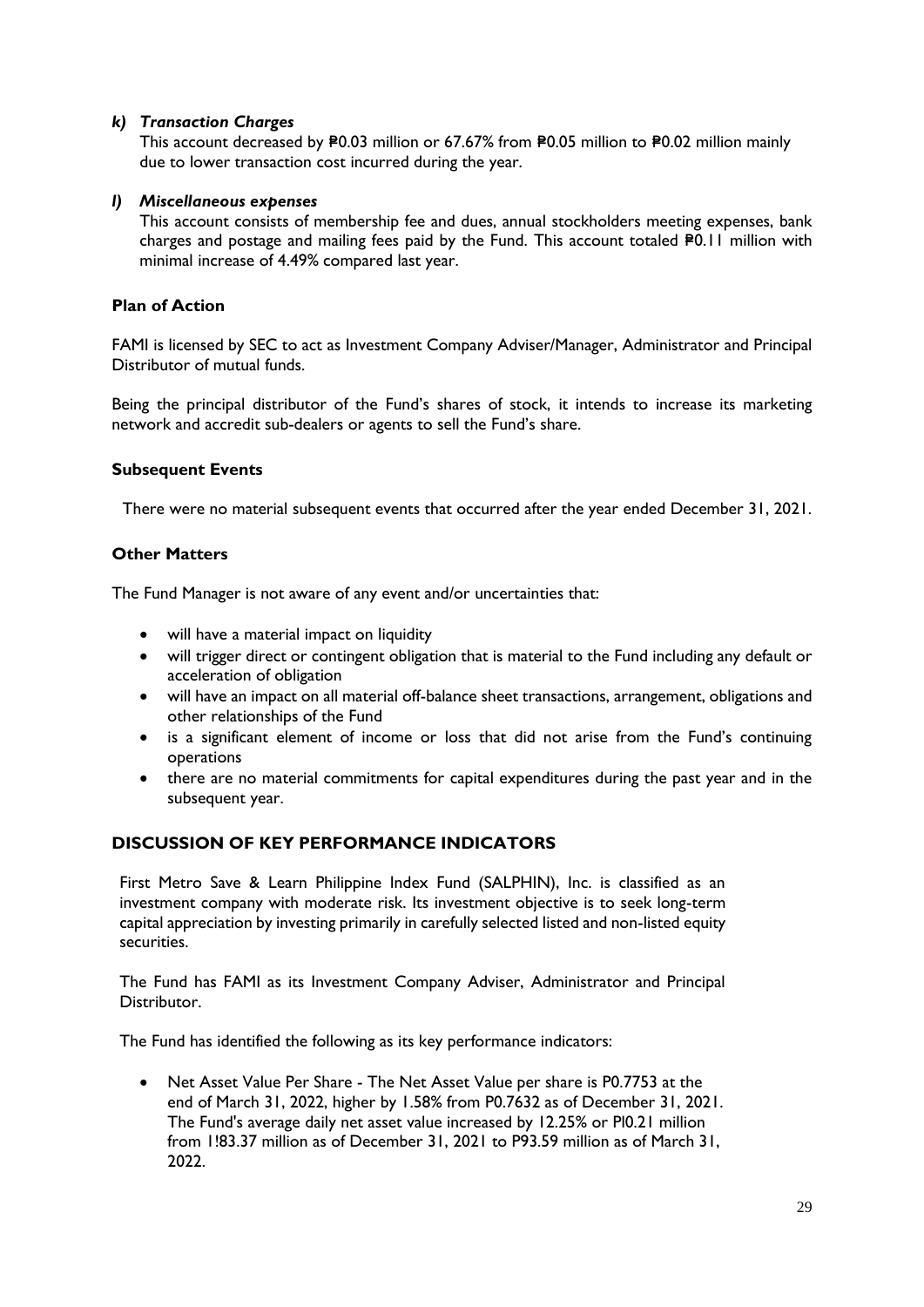- Sales for the period ended The Fund's total sales of P5.89 million for the period ended March 31, 2022 was P4.42 million or 42.85% lower than Pl0.31 million sales for the same period last year.
- Redemptions for the period ended The Fund's total redemptions of P4.14 million for the period ended March 31, 2022 was P2.57 million or 164.03% higher than Pl .57 million for the same period last year.
- Net Income vs. Benchmark- The Fund incurred a net income of Pl.47 million for the first quarter of 2022, P9.49 million higher than the P8.02 million net loss for the same quarter last year.
- Market Share vs. Benchmark As of March 31, 2022 the Fund garnered 0.08% share in the Equity Funds category while 0.02% share among all mutual funds in terms of net assets. On the basis of account holders, the Fund has 528 account holders or 0.10% of the total accounts in this Fund category.

|                                            | As of          |                |                   |
|--------------------------------------------|----------------|----------------|-------------------|
|                                            | March 31, 2022 | March 31, 2021 | December 31, 2021 |
| <b>Performance Indicators</b>              | (Unaudited)    | (Unaudited)    | (Audited)         |
| Current ratio <sup>1/</sup>                | 14,122.10%     | 2,555.49%      | 15,396.40%        |
| Acid test ratio $2f$                       | 14,122.10%     | 2,555.49%      | 15,396.40%        |
| Debt-to-equity ratio 3/                    | 0.71%          | 4.05%          | 0.65%             |
| Asset-to-equity ratio <sup>4/</sup>        | 100.71%        | 104.05%        | 100.65%           |
| Interest rate coverage ratio <sup>5/</sup> | n.a.           | n.a.           | n.a.              |
| Profitability ratios:                      |                |                |                   |
| Return on assets 6/                        | 6.27%          | $-40.22%$      | $-0.78%$          |
| Return on equity $\frac{1}{2}$             | 6.31%          | $-41.29%$      | $-0.79%$          |

## **FINANCIAL SOUNDNESS INDICATORS**

Current Assets divided by Current Liabilities

" Current Assets divided by Current Liabilities.<br>" Quick Assets (Cash and ceah-collections, Financial assets at FYPI, securities and Current receivables) divided by Current Liabilities<br>" Trual Liabilities divided by Total